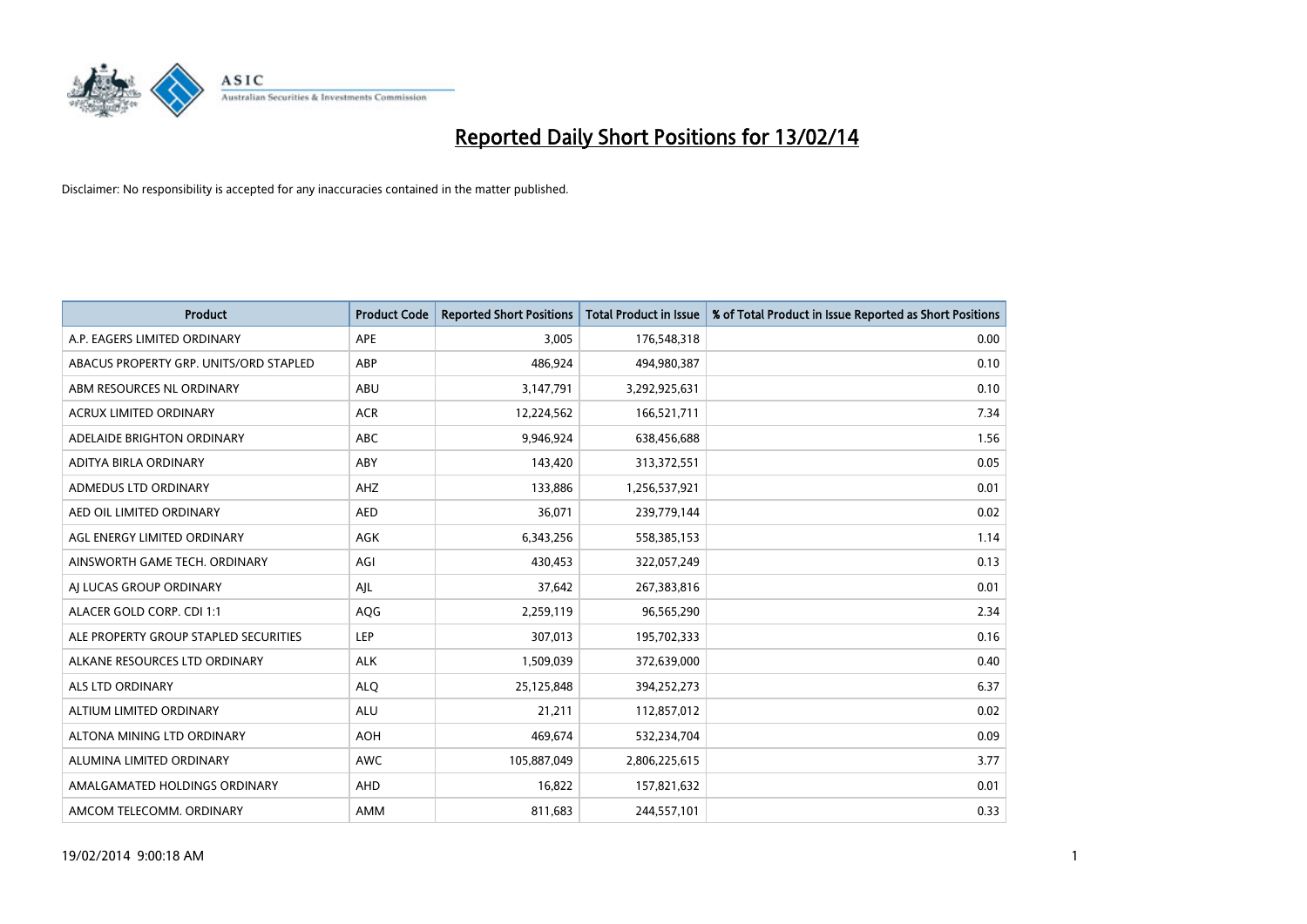

| <b>Product</b>                            | <b>Product Code</b> | <b>Reported Short Positions</b> | <b>Total Product in Issue</b> | % of Total Product in Issue Reported as Short Positions |
|-------------------------------------------|---------------------|---------------------------------|-------------------------------|---------------------------------------------------------|
| AMCOR LIMITED ORDINARY                    | AMC                 | 7,723,414                       | 1,206,684,923                 | 0.64                                                    |
| AMP CAPITAL CHINA ORDINARY UNITS          | AGF                 | 41,357                          | 366,112,610                   | 0.01                                                    |
| AMP LIMITED ORDINARY                      | AMP                 | 30,273,538                      | 2,957,737,964                 | 1.02                                                    |
| ANSELL LIMITED ORDINARY                   | <b>ANN</b>          | 2,820,579                       | 152,762,142                   | 1.85                                                    |
| ANTARES ENERGY LTD ORDINARY               | <b>AZZ</b>          | 700,705                         | 255,000,000                   | 0.27                                                    |
| ANZ BANKING GRP LTD ORDINARY              | ANZ                 | 6,098,372                       | 2,744,102,108                 | 0.22                                                    |
| APA GROUP STAPLED SECURITIES              | APA                 | 20,351,985                      | 835,750,807                   | 2.44                                                    |
| APN NEWS & MEDIA ORDINARY                 | <b>APN</b>          | 16,266,691                      | 661,526,586                   | 2.46                                                    |
| AQUARIUS PLATINUM. ORDINARY               | <b>AOP</b>          | 7,158,315                       | 487,782,536                   | 1.47                                                    |
| AQUILA RESOURCES ORDINARY                 | <b>AQA</b>          | 11,636,011                      | 411,804,442                   | 2.83                                                    |
| ARAFURA RESOURCE LTD ORDINARY             | ARU                 | 46,367                          | 441,270,644                   | 0.01                                                    |
| ARB CORPORATION ORDINARY                  | <b>ARP</b>          | 1,665,300                       | 72,481,302                    | 2.30                                                    |
| ARDENT LEISURE GROUP STAPLED SECURITIES   | AAD                 | 2,294,546                       | 405,055,708                   | 0.57                                                    |
| ARENA REIT. ORDINARY UNITS                | ARF                 | 24,091                          | 211,495,653                   | 0.01                                                    |
| ARISTOCRAT LEISURE ORDINARY               | ALL                 | 8,074,121                       | 551,418,047                   | 1.46                                                    |
| ARRIUM LTD ORDINARY                       | ARI                 | 25,263,247                      | 1,361,469,008                 | 1.86                                                    |
| ASCIANO LIMITED ORDINARY                  | <b>AIO</b>          | 6,720,507                       | 975,385,664                   | 0.69                                                    |
| ASG GROUP LIMITED ORDINARY                | ASZ                 | 800,658                         | 206,720,839                   | 0.39                                                    |
| ASPEN GROUP ORD/UNITS STAPLED             | <b>APZ</b>          | 66,360                          | 119,946,366                   | 0.06                                                    |
| ASTRO JAP PROP GROUP STAPLED US PROHIBIT. | AJA                 | 16,658                          | 67,211,752                    | 0.02                                                    |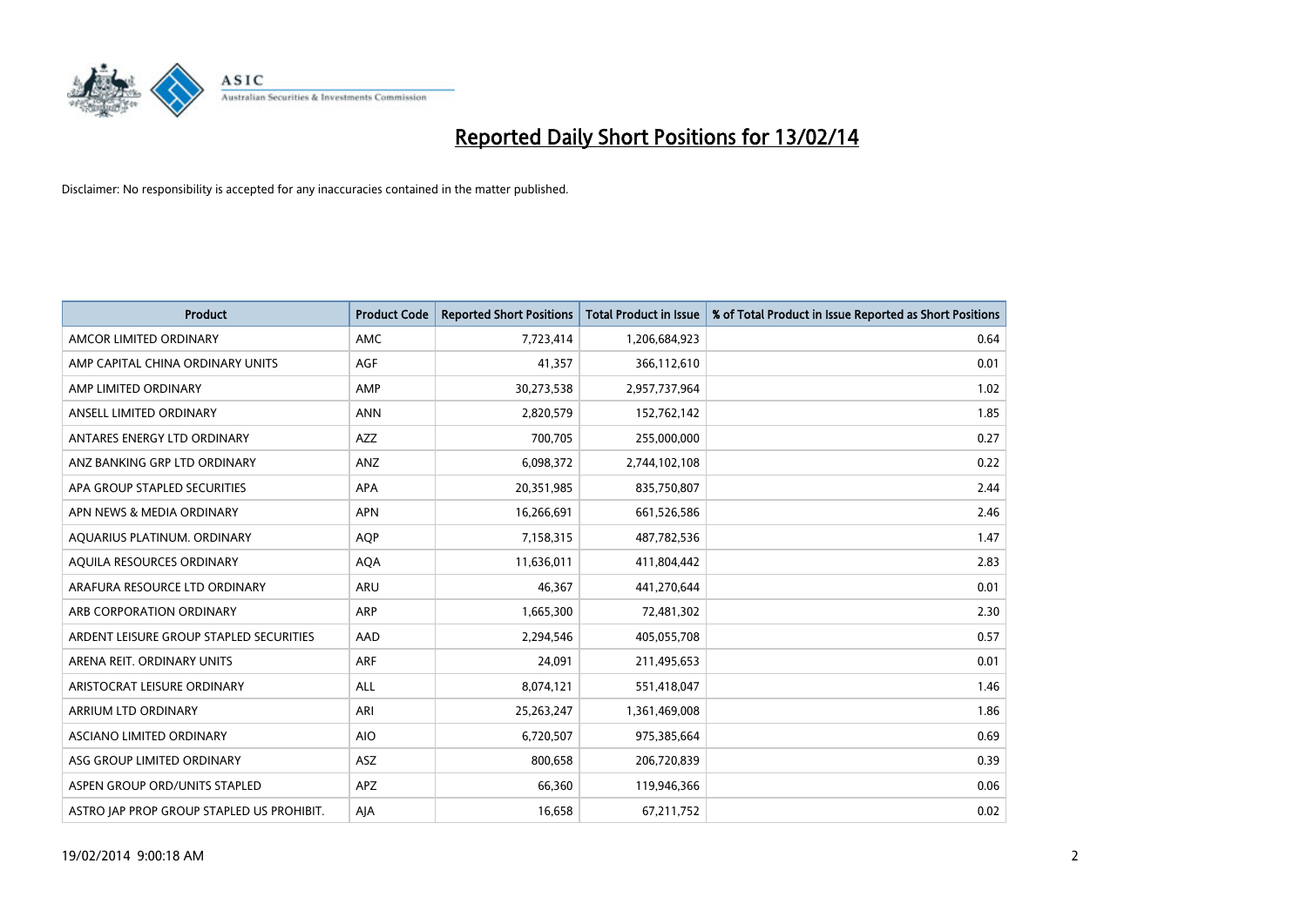

| Product                              | <b>Product Code</b> | <b>Reported Short Positions</b> | <b>Total Product in Issue</b> | % of Total Product in Issue Reported as Short Positions |
|--------------------------------------|---------------------|---------------------------------|-------------------------------|---------------------------------------------------------|
| ASX LIMITED ORDINARY                 | <b>ASX</b>          | 2,988,913                       | 193,595,162                   | 1.54                                                    |
| ATLAS IRON LIMITED ORDINARY          | <b>AGO</b>          | 76,747,008                      | 915,496,158                   | 8.38                                                    |
| AUCKLAND INTERNATION ORDINARY        | <b>AIA</b>          | 747                             | 1,322,564,489                 | 0.00                                                    |
| AURIZON HOLDINGS LTD ORDINARY        | AZJ                 | 17,374,245                      | 2,137,284,503                 | 0.81                                                    |
| <b>AURORA OIL &amp; GAS ORDINARY</b> | <b>AUT</b>          | 3,958,636                       | 448,785,778                   | 0.88                                                    |
| AUSDRILL LIMITED ORDINARY            | <b>ASL</b>          | 22,662,653                      | 312,277,224                   | 7.26                                                    |
| AUSENCO LIMITED ORDINARY             | AAX                 | 1,557,265                       | 168,449,799                   | 0.92                                                    |
| <b>AUSTAL LIMITED ORDINARY</b>       | ASB                 | 339.637                         | 346,379,377                   | 0.10                                                    |
| AUSTBROKERS HOLDINGS ORDINARY        | <b>AUB</b>          | 2,344                           | 59,642,171                    | 0.00                                                    |
| AUSTIN ENGINEERING ORDINARY          | ANG                 | 576,557                         | 82,539,403                    | 0.70                                                    |
| AUSTRALAND PROPERTY STAPLED SECURITY | <b>ALZ</b>          | 1,021,289                       | 578,324,670                   | 0.18                                                    |
| AUSTRALIAN AGRICULT, ORDINARY        | AAC                 | 3,823,898                       | 532,294,404                   | 0.72                                                    |
| AUSTRALIAN FOUNDAT, ORDINARY         | AFI                 | 1,160                           | 1,042,757,713                 | 0.00                                                    |
| AUSTRALIAN INFR LTD ORDINARY         | <b>AIX</b>          | 23,608                          | 620,733,944                   | 0.00                                                    |
| AUSTRALIAN PHARM, ORDINARY           | API                 | 10,095,583                      | 488,115,883                   | 2.07                                                    |
| AUTOMOTIVE HOLDINGS ORDINARY         | AHE                 | 575,638                         | 260,579,682                   | 0.22                                                    |
| AVEO GROUP STAPLED SECURITIES        | AOG                 | 10,688,364                      | 500,111,460                   | 2.14                                                    |
| AWE LIMITED ORDINARY                 | AWE                 | 1,065,994                       | 522,696,385                   | 0.20                                                    |
| <b>BANDANNA ENERGY ORDINARY</b>      | <b>BND</b>          | 22,122,717                      | 528,481,199                   | 4.19                                                    |
| BANK OF QUEENSLAND. ORDINARY         | <b>BOO</b>          | 3,287,108                       | 322,566,581                   | 1.02                                                    |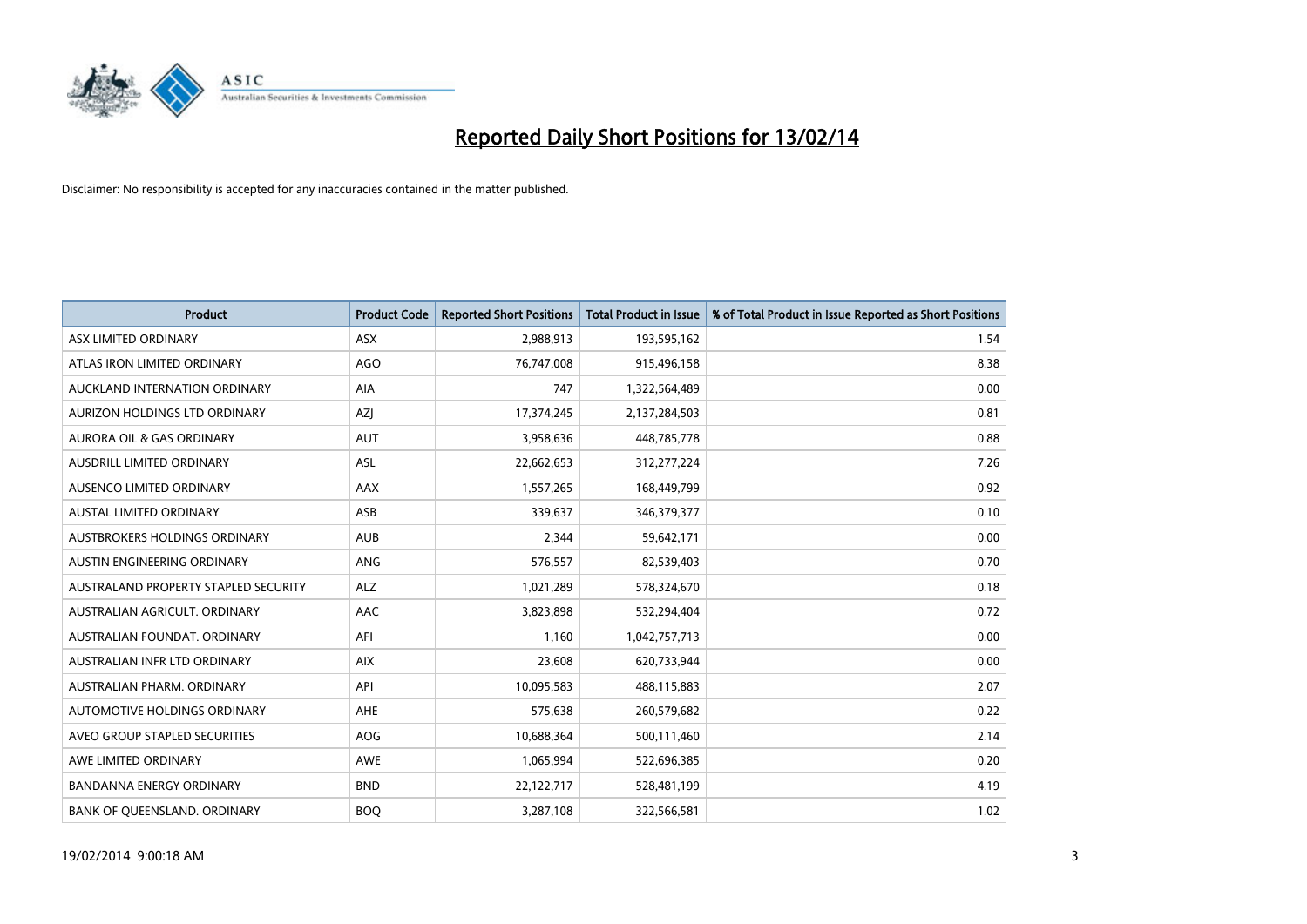

| <b>Product</b>                                | <b>Product Code</b> | <b>Reported Short Positions</b> | <b>Total Product in Issue</b> | % of Total Product in Issue Reported as Short Positions |
|-----------------------------------------------|---------------------|---------------------------------|-------------------------------|---------------------------------------------------------|
| <b>BANNERMAN RESOURCES ORDINARY</b>           | <b>BMN</b>          | 518,368                         | 322,885,298                   | 0.16                                                    |
| <b>BASE RES LIMITED ORDINARY</b>              | <b>BSE</b>          | 6,781,443                       | 561,840,029                   | 1.21                                                    |
| BATHURST RES LTD. ORDINARY                    | <b>BRL</b>          | 15,507,843                      | 821,457,725                   | 1.89                                                    |
| <b>BC IRON LIMITED ORDINARY</b>               | <b>BCI</b>          | 312,660                         | 123,928,630                   | 0.25                                                    |
| BEACH ENERGY LIMITED ORDINARY                 | <b>BPT</b>          | 18,168,303                      | 1,278,348,742                 | 1.42                                                    |
| BEADELL RESOURCE LTD ORDINARY                 | <b>BDR</b>          | 31,314,775                      | 790,727,280                   | 3.96                                                    |
| BEGA CHEESE LTD ORDINARY                      | <b>BGA</b>          | 216,465                         | 152,245,802                   | 0.14                                                    |
| BENDIGO AND ADELAIDE ORDINARY                 | <b>BEN</b>          | 12,252,786                      | 410,010,013                   | 2.99                                                    |
| BENTHAM IMF LTD ORDINARY                      | <b>IMF</b>          | 3,604,137                       | 164,380,143                   | 2.19                                                    |
| BERKELEY RESOURCES ORDINARY                   | <b>BKY</b>          | 51,678                          | 180,361,323                   | 0.03                                                    |
| BETASHARES ASX RES ETF UNITS                  | <b>ORE</b>          | 517,432                         | 3,020,814                     | 17.13                                                   |
| <b>BHP BILLITON LIMITED ORDINARY</b>          | <b>BHP</b>          | 5,864,222                       | 3,211,691,105                 | 0.18                                                    |
| <b>BILLABONG ORDINARY</b>                     | <b>BBG</b>          | 10,355,905                      | 809,998,300                   | 1.28                                                    |
| <b>BLACKMORES LIMITED ORDINARY</b>            | <b>BKL</b>          | 12,307                          | 17,046,032                    | 0.07                                                    |
| <b>BLACKTHORN RESOURCES ORD US PROHIBITED</b> | <b>BTR</b>          | 597,965                         | 164,285,950                   | 0.36                                                    |
| BLUESCOPE STEEL LTD ORDINARY                  | <b>BSL</b>          | 4,770,166                       | 558,733,728                   | 0.85                                                    |
| <b>BOART LONGYEAR ORDINARY</b>                | <b>BLY</b>          | 33,953,435                      | 461,163,412                   | 7.36                                                    |
| <b>BOOM LOGISTICS ORDINARY</b>                | <b>BOL</b>          | 99,999                          | 474,868,764                   | 0.02                                                    |
| <b>BORAL LIMITED, ORDINARY</b>                | <b>BLD</b>          | 36,990,367                      | 778,739,826                   | 4.75                                                    |
| <b>BRADKEN LIMITED ORDINARY</b>               | <b>BKN</b>          | 19,396,392                      | 169,240,662                   | 11.46                                                   |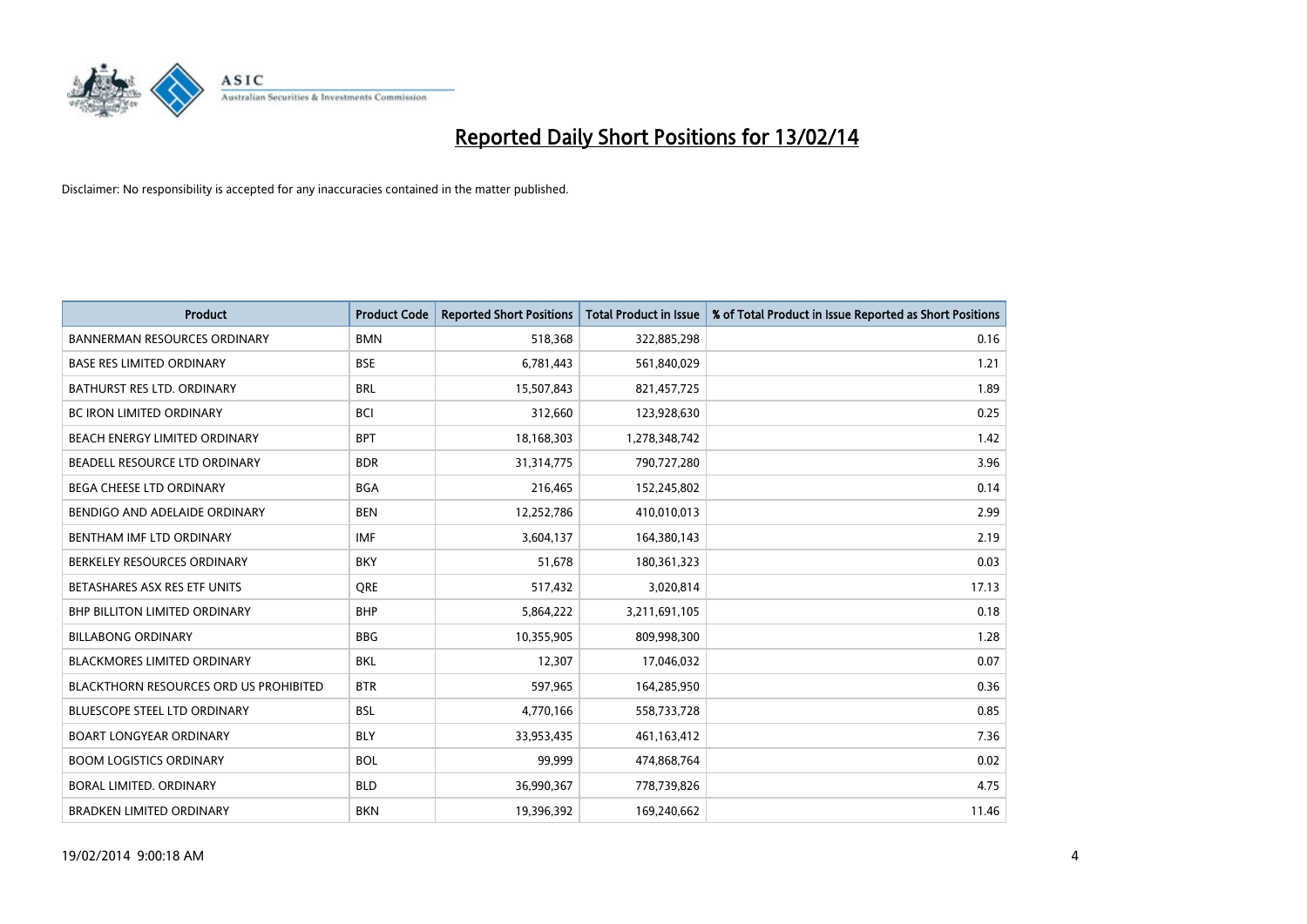

| <b>Product</b>                          | <b>Product Code</b> | <b>Reported Short Positions</b> | <b>Total Product in Issue</b> | % of Total Product in Issue Reported as Short Positions |
|-----------------------------------------|---------------------|---------------------------------|-------------------------------|---------------------------------------------------------|
| <b>BRAMBLES LIMITED ORDINARY</b>        | <b>BXB</b>          | 1,491,478                       | 1,561,912,409                 | 0.10                                                    |
| BREVILLE GROUP LTD ORDINARY             | <b>BRG</b>          | 1,907,546                       | 130,095,322                   | 1.47                                                    |
| <b>BRICKWORKS LIMITED ORDINARY</b>      | <b>BKW</b>          | 57,995                          | 148,038,996                   | 0.04                                                    |
| BT INVESTMENT MNGMNT ORDINARY           | <b>BTT</b>          | 129,060                         | 282,727,073                   | 0.05                                                    |
| <b>BURU ENERGY ORDINARY</b>             | <b>BRU</b>          | 14,700,021                      | 298,505,530                   | 4.92                                                    |
| <b>BWP TRUST ORDINARY UNITS</b>         | <b>BWP</b>          | 3,113,538                       | 627,165,919                   | 0.50                                                    |
| CABCHARGE AUSTRALIA ORDINARY            | CAB                 | 11,492,219                      | 120,430,683                   | 9.54                                                    |
| CALTEX AUSTRALIA ORDINARY               | <b>CTX</b>          | 1,618,811                       | 270,000,000                   | 0.60                                                    |
| CAPE LAMBERT RES LTD ORDINARY           | <b>CFE</b>          | 19,764                          | 667,938,887                   | 0.00                                                    |
| <b>CARDNO LIMITED ORDINARY</b>          | CDD                 | 6,830,592                       | 146,779,250                   | 4.65                                                    |
| CARNARVON PETROLEUM ORDINARY            | <b>CVN</b>          | 12,220                          | 986,565,952                   | 0.00                                                    |
| CARSALES.COM LTD ORDINARY               | <b>CRZ</b>          | 6,498,369                       | 237,773,965                   | 2.73                                                    |
| <b>CASH CONVERTERS ORDINARY</b>         | CCV                 | 7,605,638                       | 426,302,767                   | 1.78                                                    |
| CEDAR WOODS PROP. ORDINARY              | <b>CWP</b>          | 53,602                          | 73,732,683                    | 0.07                                                    |
| CENTRAL PETROLEUM ORDINARY              | <b>CTP</b>          | 380,150                         | 309,219,473                   | 0.12                                                    |
| <b>CERAMIC FUEL CELLS ORDINARY</b>      | <b>CFU</b>          | 390                             | 1,751,724,324                 | 0.00                                                    |
| CFS RETAIL TRUST GRP STAPLED SECURITIES | <b>CFX</b>          | 36,168,768                      | 3,018,050,810                 | 1.20                                                    |
| CHALLENGER DIV.PRO. STAPLED UNITS       | <b>CDI</b>          | 70,481                          | 214,101,013                   | 0.03                                                    |
| <b>CHALLENGER LIMITED ORDINARY</b>      | <b>CGF</b>          | 1,107,354                       | 530,862,585                   | 0.21                                                    |
| CHARTER HALL GROUP STAPLED US PROHIBIT. | <b>CHC</b>          | 384,046                         | 309,358,198                   | 0.12                                                    |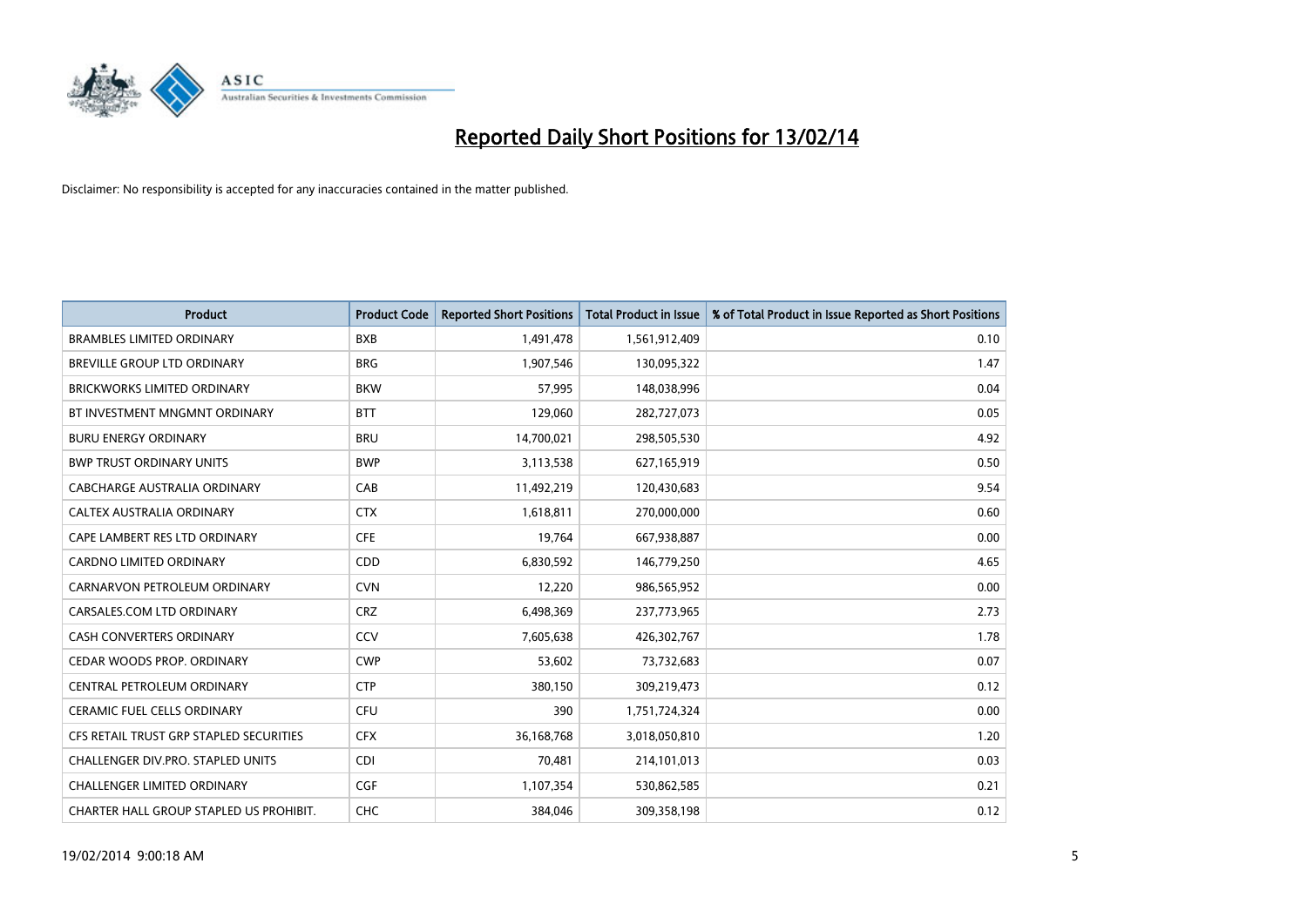

| <b>Product</b>                          | <b>Product Code</b> | <b>Reported Short Positions</b> | <b>Total Product in Issue</b> | % of Total Product in Issue Reported as Short Positions |
|-----------------------------------------|---------------------|---------------------------------|-------------------------------|---------------------------------------------------------|
| <b>CHARTER HALL RETAIL UNITS</b>        | <b>CQR</b>          | 7,354,510                       | 362,896,512                   | 2.03                                                    |
| <b>CHORUS LIMITED ORDINARY</b>          | CNU                 | 252,713                         | 396,369,767                   | 0.06                                                    |
| CITIGOLD CORP LTD ORDINARY              | <b>CTO</b>          | 153,427                         | 1,495,764,906                 | 0.01                                                    |
| CLINUVEL PHARMACEUT, ORDINARY           | <b>CUV</b>          | 600                             | 38,217,038                    | 0.00                                                    |
| COAL OF AFRICA LTD ORDINARY             | <b>CZA</b>          | 426                             | 1,048,368,613                 | 0.00                                                    |
| <b>COALSPUR MINES LTD ORDINARY</b>      | <b>CPL</b>          | 7,151,213                       | 641,394,435                   | 1.11                                                    |
| COBAR CONSOLIDATED ORDINARY             | CCU                 | 100,000                         | 329,715,353                   | 0.03                                                    |
| COCA-COLA AMATIL ORDINARY               | <b>CCL</b>          | 12,174,329                      | 763,590,249                   | 1.59                                                    |
| <b>COCHLEAR LIMITED ORDINARY</b>        | <b>COH</b>          | 7,961,555                       | 57,062,020                    | 13.95                                                   |
| <b>COCKATOO COAL ORDINARY</b>           | <b>COK</b>          | 167,987                         | 4,514,548,852                 | 0.00                                                    |
| CODAN LIMITED ORDINARY                  | <b>CDA</b>          | 355,152                         | 176,969,924                   | 0.20                                                    |
| <b>COFFEY INTERNATIONAL ORDINARY</b>    | <b>COF</b>          | 18,921                          | 255,833,165                   | 0.01                                                    |
| <b>COKAL LTD ORDINARY</b>               | <b>CKA</b>          | 13,650                          | 471,103,926                   | 0.00                                                    |
| <b>COLLECTION HOUSE ORDINARY</b>        | <b>CLH</b>          | 1,651,782                       | 128,969,148                   | 1.28                                                    |
| COMMONWEALTH BANK, ORDINARY             | <b>CBA</b>          | 13,498,210                      | 1,611,928,836                 | 0.84                                                    |
| <b>COMMONWEALTH PROP ORDINARY UNITS</b> | <b>CPA</b>          | 9,116,573                       | 2,347,003,413                 | 0.39                                                    |
| <b>COMPASS RESOURCES ORDINARY</b>       | <b>CMR</b>          | 7,472                           | 1,403,744,100                 | 0.00                                                    |
| <b>COMPUTERSHARE LTD ORDINARY</b>       | <b>CPU</b>          | 8,598,865                       | 556,203,079                   | 1.55                                                    |
| <b>COOPER ENERGY LTD ORDINARY</b>       | <b>COE</b>          | 5,968                           | 329,235,509                   | 0.00                                                    |
| <b>CORP TRAVEL LIMITED ORDINARY</b>     | <b>CTD</b>          | 41,985                          | 89,890,762                    | 0.05                                                    |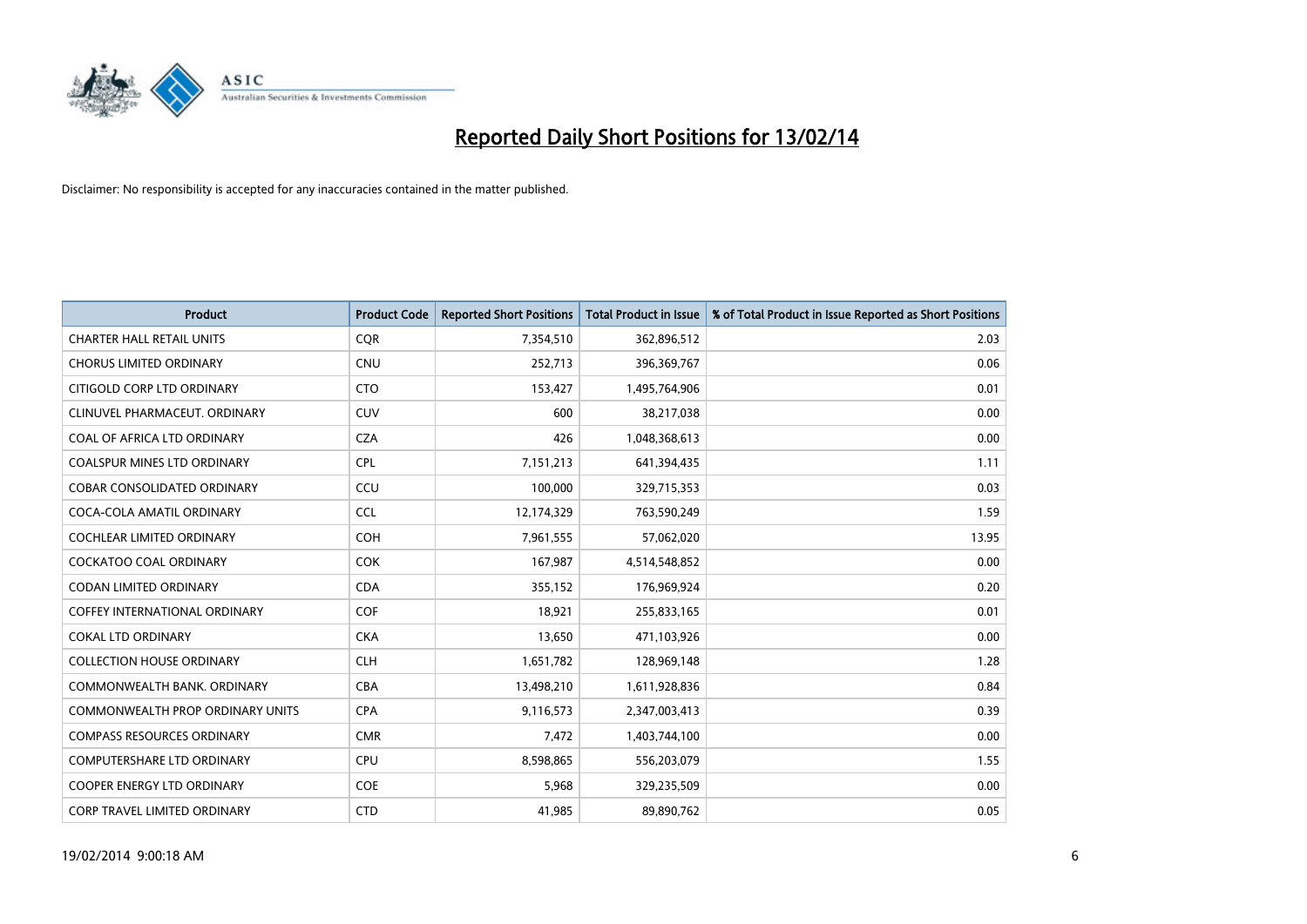

| <b>Product</b>                          | <b>Product Code</b> | <b>Reported Short Positions</b> | <b>Total Product in Issue</b> | % of Total Product in Issue Reported as Short Positions |
|-----------------------------------------|---------------------|---------------------------------|-------------------------------|---------------------------------------------------------|
| <b>COVER-MORE GRP LTD ORDINARY</b>      | <b>CVO</b>          | 1,133,000                       | 317,750,000                   | 0.36                                                    |
| <b>CREDIT CORP GROUP ORDINARY</b>       | <b>CCP</b>          | 132,567                         | 46,131,882                    | 0.29                                                    |
| <b>CROMWELL PROP STAPLED SECURITIES</b> | <b>CMW</b>          | 10,991,536                      | 1,721,483,143                 | 0.64                                                    |
| <b>CROWE HORWATH AUS ORDINARY</b>       | <b>CRH</b>          | 597,608                         | 273,005,429                   | 0.22                                                    |
| <b>CROWN RESORTS LTD ORDINARY</b>       | <b>CWN</b>          | 4,477,874                       | 728,394,185                   | 0.61                                                    |
| <b>CSG LIMITED ORDINARY</b>             | CSV                 | 3,856                           | 278,973,075                   | 0.00                                                    |
| <b>CSL LIMITED ORDINARY</b>             | <b>CSL</b>          | 831,265                         | 484,113,980                   | 0.17                                                    |
| <b>CSR LIMITED ORDINARY</b>             | <b>CSR</b>          | 17,245,388                      | 506,000,315                   | 3.41                                                    |
| <b>CUDECO LIMITED ORDINARY</b>          | CDU                 | 8,007,105                       | 234,013,408                   | 3.42                                                    |
| DART ENERGY LTD ORDINARY                | <b>DTE</b>          | 4,652,460                       | 1,108,752,733                 | 0.42                                                    |
| DATA#3 LIMITED ORDINARY                 | <b>DTL</b>          | 185,181                         | 153,974,950                   | 0.12                                                    |
| DAVID JONES LIMITED ORDINARY            | <b>DJS</b>          | 28,996,403                      | 537,137,845                   | 5.40                                                    |
| <b>DECMIL GROUP LIMITED ORDINARY</b>    | <b>DCG</b>          | 2,599,651                       | 168,657,794                   | 1.54                                                    |
| DEEP YELLOW LIMITED ORDINARY            | <b>DYL</b>          | 10,002                          | 1,614,056,807                 | 0.00                                                    |
| DEVINE LIMITED ORDINARY                 | <b>DVN</b>          | 10,006                          | 158,730,556                   | 0.01                                                    |
| DEXUS PROPERTY GROUP STAPLED UNITS      | <b>DXS</b>          | 37,554,150                      | 4,758,813,084                 | 0.79                                                    |
| DICK SMITH HLDGS ORDINARY               | <b>DSH</b>          | 5,744,661                       | 236,511,364                   | 2.43                                                    |
| DISCOVERY METALS LTD ORDINARY           | <b>DML</b>          | 5,386,862                       | 560,034,418                   | 0.96                                                    |
| DOMINO PIZZA ENTERPR ORDINARY           | <b>DMP</b>          | 1,417,105                       | 85,915,713                    | 1.65                                                    |
| DONACO INTERNATIONAL ORDINARY           | <b>DNA</b>          | 430,353                         | 401,051,771                   | 0.11                                                    |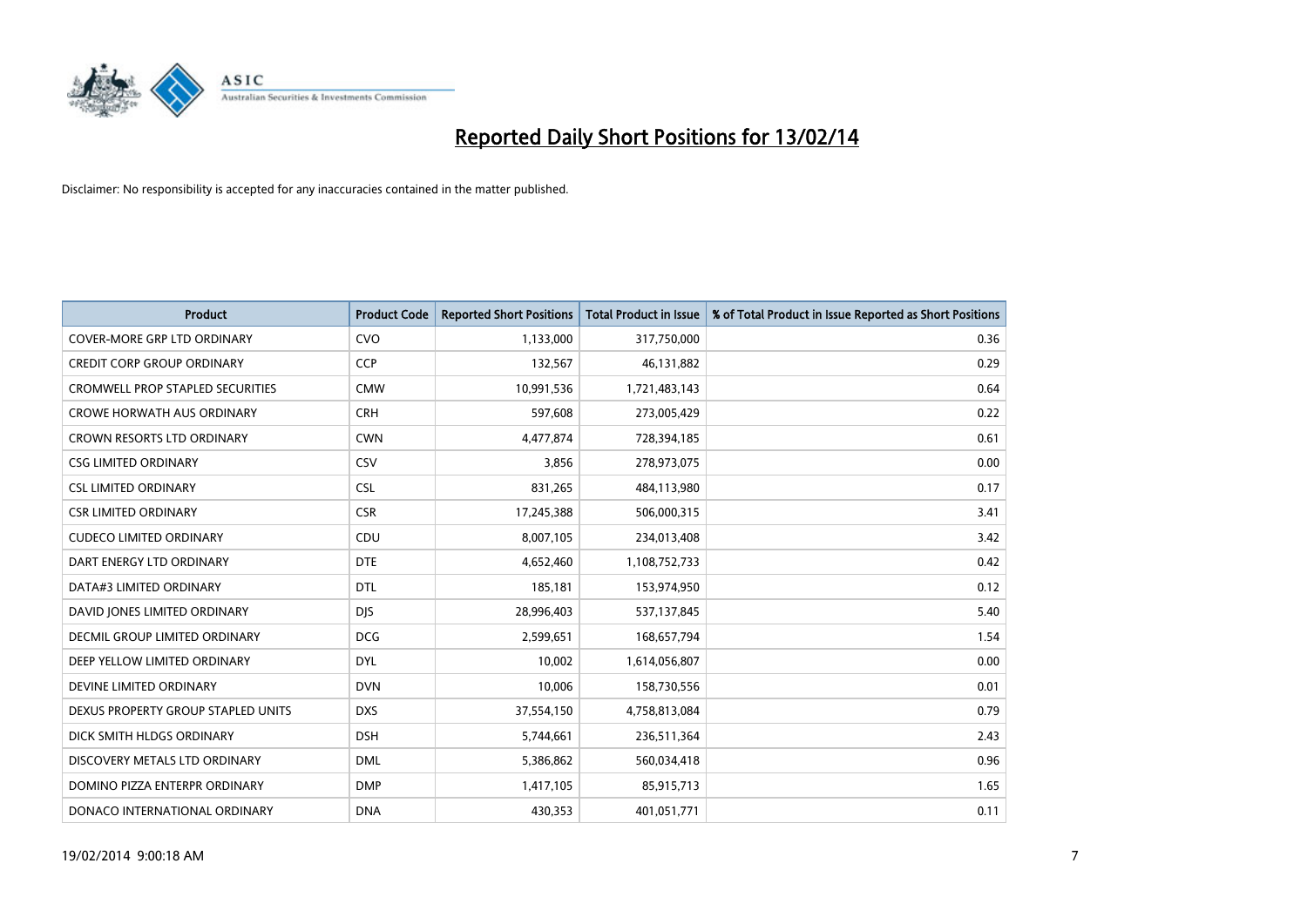

| <b>Product</b>                       | <b>Product Code</b> | <b>Reported Short Positions</b> | <b>Total Product in Issue</b> | % of Total Product in Issue Reported as Short Positions |
|--------------------------------------|---------------------|---------------------------------|-------------------------------|---------------------------------------------------------|
| DORAY MINERALS LTD ORDINARY          | <b>DRM</b>          | 10,000                          | 141,891,768                   | 0.01                                                    |
| DOWNER EDI LIMITED ORDINARY          | <b>DOW</b>          | 15,135,487                      | 434,734,970                   | 3.48                                                    |
| DRAGON MINING LTD ORDINARY           | <b>DRA</b>          | 50,000                          | 88,840,613                    | 0.06                                                    |
| DRILLSEARCH ENERGY ORDINARY          | <b>DLS</b>          | 15,295,231                      | 432,965,895                   | 3.53                                                    |
| DUET GROUP STAPLED US PROHIBIT.      | <b>DUE</b>          | 11,072,799                      | 1,286,215,139                 | 0.86                                                    |
| DULUXGROUP LIMITED ORDINARY          | <b>DLX</b>          | 753,552                         | 381,093,950                   | 0.20                                                    |
| <b>DWS LTD ORDINARY</b>              | <b>DWS</b>          | 592,795                         | 132,362,763                   | 0.45                                                    |
| ECHO ENTERTAINMENT ORDINARY          | <b>EGP</b>          | 20,272,842                      | 825,672,730                   | 2.46                                                    |
| <b>ELDERS LIMITED ORDINARY</b>       | <b>ELD</b>          | 19,776,232                      | 455,013,329                   | 4.35                                                    |
| ELEMENTAL MINERALS ORDINARY          | <b>ELM</b>          | 176,299                         | 303,263,391                   | 0.06                                                    |
| <b>EMECO HOLDINGS ORDINARY</b>       | <b>EHL</b>          | 10,461,464                      | 599,675,707                   | 1.74                                                    |
| <b>ENDEAVOUR MIN CORP CDI 1:1</b>    | <b>EVR</b>          | 58,031                          | 76,697,439                    | 0.08                                                    |
| ENERGY RESOURCES ORDINARY 'A'        | <b>ERA</b>          | 12,215,415                      | 517,725,062                   | 2.36                                                    |
| <b>ENERGY WORLD CORPOR, ORDINARY</b> | <b>EWC</b>          | 54, 167, 481                    | 1,734,166,672                 | 3.12                                                    |
| <b>ENVESTRA LIMITED ORDINARY</b>     | <b>ENV</b>          | 2,384,241                       | 1,796,808,474                 | 0.13                                                    |
| EQUATORIAL RES LTD ORDINARY          | EQX                 | 2,009                           | 122,185,353                   | 0.00                                                    |
| ERM POWER LIMITED ORDINARY           | EPW                 | 679,323                         | 238,714,606                   | 0.28                                                    |
| ESERVGLOBAL LIMITED ORDINARY         | ESV                 | 5,527,772                       | 253,545,997                   | 2.18                                                    |
| ETHANE PIPELINE STAPLED SECURITIES   | <b>EPX</b>          | 10,512                          | 69,302,275                    | 0.02                                                    |
| EVOLUTION MINING LTD ORDINARY        | <b>EVN</b>          | 24,113,457                      | 708,652,367                   | 3.40                                                    |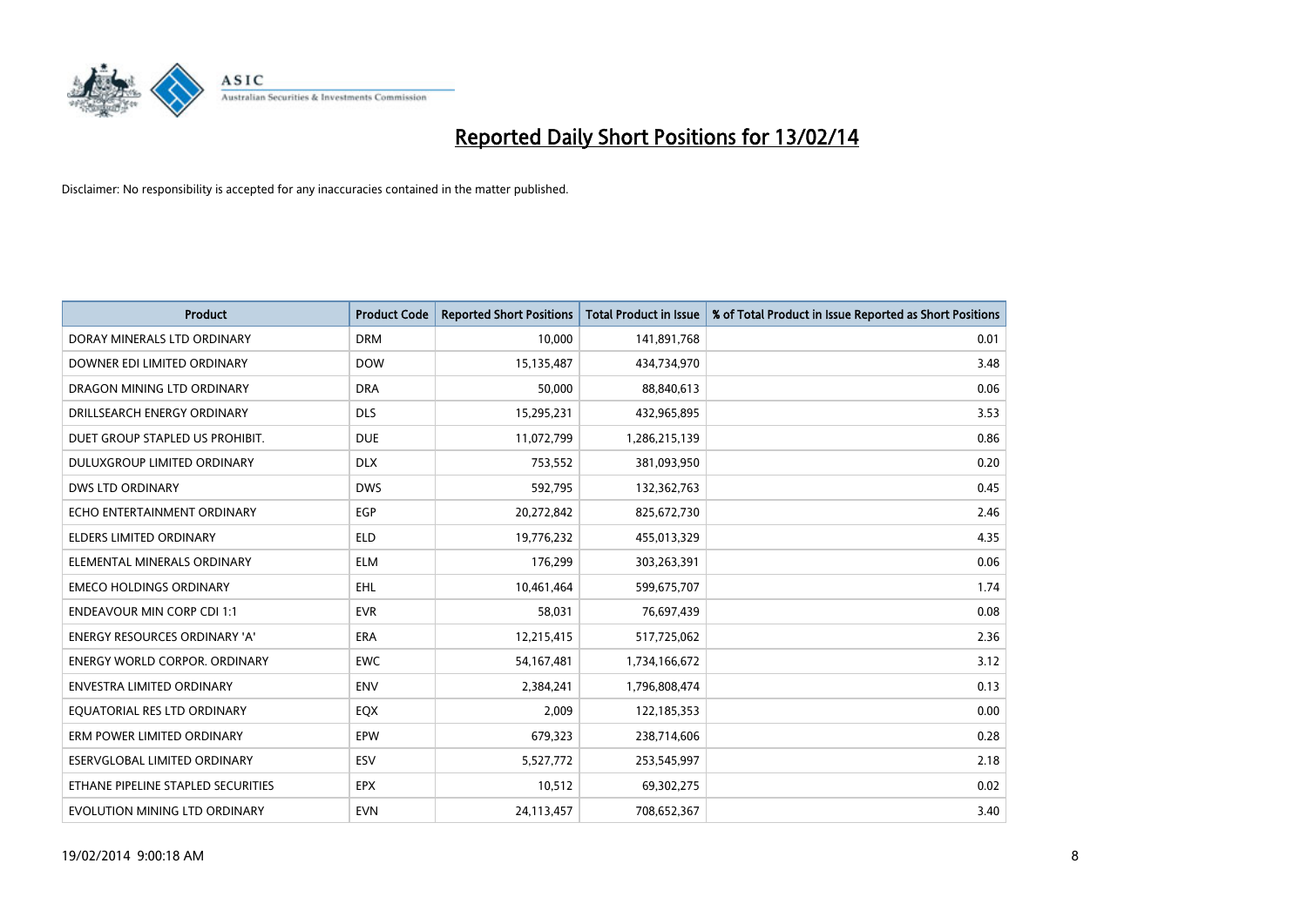

| <b>Product</b>                             | <b>Product Code</b> | <b>Reported Short Positions</b> | <b>Total Product in Issue</b> | % of Total Product in Issue Reported as Short Positions |
|--------------------------------------------|---------------------|---------------------------------|-------------------------------|---------------------------------------------------------|
| <b>FAIRFAX MEDIA LTD ORDINARY</b>          | <b>FXJ</b>          | 249,794,113                     | 2,351,955,725                 | 10.62                                                   |
| FANTASTIC HOLDINGS ORDINARY                | <b>FAN</b>          | 19,034                          | 103,068,398                   | 0.02                                                    |
| <b>FAR LTD ORDINARY</b>                    | <b>FAR</b>          | 23,555,357                      | 2,499,846,742                 | 0.94                                                    |
| FEDERATION CNTRES ORD/UNIT STAPLED SEC     | <b>FDC</b>          | 6,872,181                       | 1,427,641,565                 | 0.48                                                    |
| FISHER & PAYKEL H. ORDINARY                | <b>FPH</b>          | 1,752,449                       | 550,775,302                   | 0.32                                                    |
| FLEETWOOD CORP ORDINARY                    | <b>FWD</b>          | 2,213,864                       | 60,522,619                    | 3.66                                                    |
| FLETCHER BUILDING ORDINARY                 | <b>FBU</b>          | 1,210,992                       | 687,854,788                   | 0.18                                                    |
| FLEXIGROUP LIMITED ORDINARY                | FXL                 | 1,493,001                       | 304,096,060                   | 0.49                                                    |
| FLIGHT CENTRE TRAVEL ORDINARY              | <b>FLT</b>          | 5,268,958                       | 100,543,059                   | 5.24                                                    |
| FLINDERS MINES LTD ORDINARY                | <b>FMS</b>          | 4,301,337                       | 1,826,866,748                 | 0.24                                                    |
| FOCUS MINERALS LTD ORDINARY                | <b>FML</b>          | 10,190,806                      | 9,137,375,877                 | 0.11                                                    |
| FONTERRA SHARE FUND ORDINARY UNITS         | <b>FSF</b>          | 319                             | 106,414,814                   | 0.00                                                    |
| FORGE GROUP LIMITED ORDINARY               | FGE                 | 4,266,710                       | 86,169,014                    | 4.95                                                    |
| FORTESCUE METALS GRP ORDINARY              | <b>FMG</b>          | 172,922,625                     | 3,113,798,151                 | 5.55                                                    |
| <b>G.U.D. HOLDINGS ORDINARY</b>            | <b>GUD</b>          | 5,394,815                       | 71,241,319                    | 7.57                                                    |
| <b>G8 EDUCATION LIMITED ORDINARY</b>       | GEM                 | 1,471,454                       | 301,705,105                   | 0.49                                                    |
| <b>GALAXY RESOURCES ORDINARY</b>           | GXY                 | 446,419                         | 1,027,073,389                 | 0.04                                                    |
| <b>GBST HOLDINGS ORDINARY</b>              | <b>GBT</b>          | 23,256                          | 66,561,725                    | 0.03                                                    |
| <b>GDI PROPERTY GRP STAPLED SECURITIES</b> | GDI                 | 3,523                           | 567,575,025                   | 0.00                                                    |
| <b>GENETIC TECHNOLOGIES ORDINARY</b>       | GTG                 | 207,000                         | 597,926,082                   | 0.03                                                    |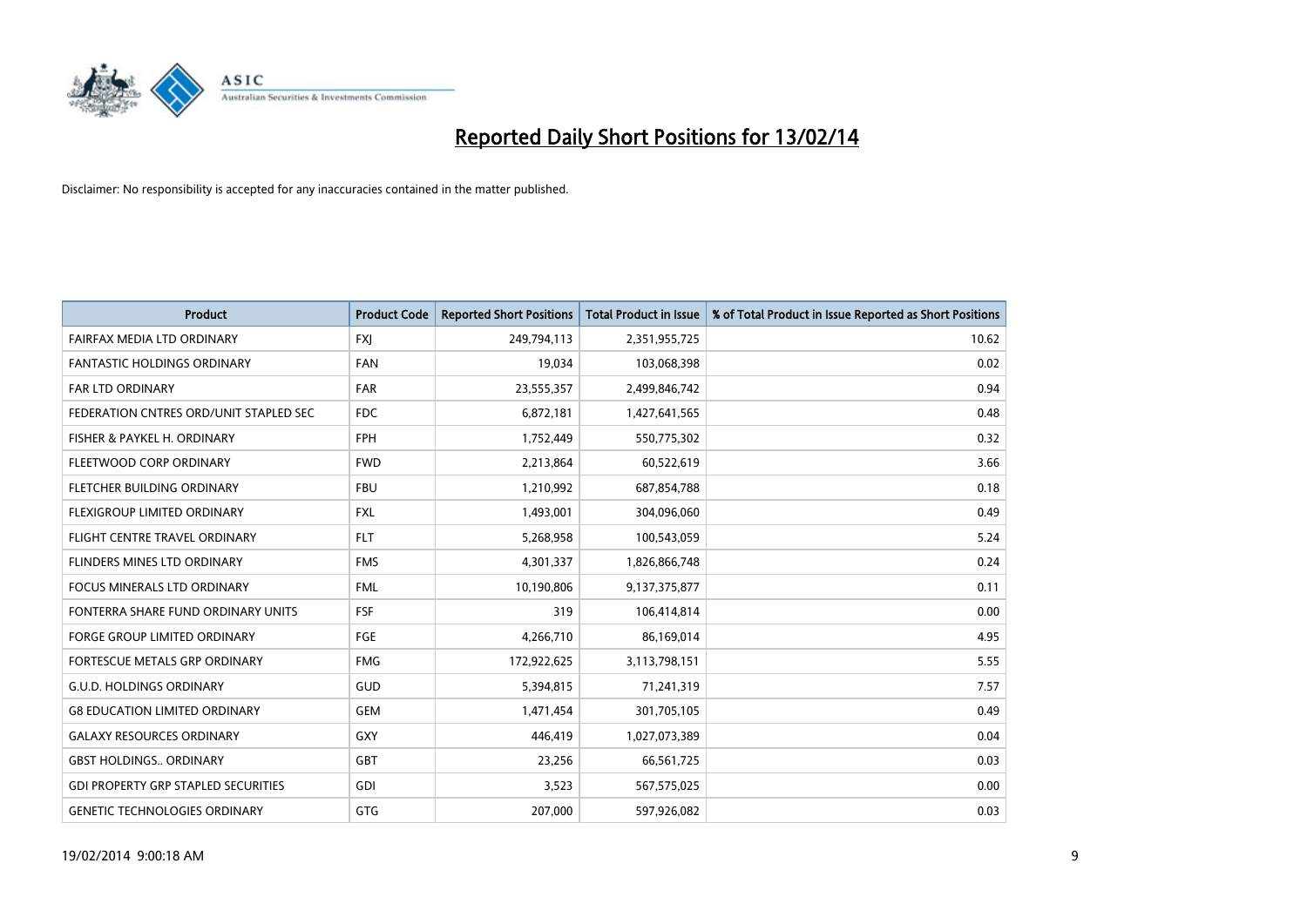

| <b>Product</b>                                   | <b>Product Code</b> | <b>Reported Short Positions</b> | <b>Total Product in Issue</b> | % of Total Product in Issue Reported as Short Positions |
|--------------------------------------------------|---------------------|---------------------------------|-------------------------------|---------------------------------------------------------|
| <b>GEODYNAMICS LIMITED ORDINARY</b>              | GDY                 | 850                             | 406,452,608                   | 0.00                                                    |
| GI DYNAMICS, INC CDI US PROHIBITED               | <b>GID</b>          | 1,021,000                       | 395,856,465                   | 0.26                                                    |
| <b>GINDALBIE METALS LTD ORDINARY</b>             | <b>GBG</b>          | 46,880,476                      | 1,493,660,842                 | 3.14                                                    |
| <b>GOODMAN FIELDER. ORDINARY</b>                 | <b>GFF</b>          | 38,816,967                      | 1,955,559,207                 | 1.98                                                    |
| <b>GOODMAN GROUP STAPLED</b>                     | <b>GMG</b>          | 4,822,400                       | 1,718,742,809                 | 0.28                                                    |
| <b>GPT GROUP STAPLED SEC.</b>                    | GPT                 | 4,503,595                       | 1,694,888,638                 | 0.27                                                    |
| <b>GRAINCORP LIMITED A CLASS ORDINARY</b>        | <b>GNC</b>          | 479,812                         | 228,855,628                   | 0.21                                                    |
| <b>GRANGE RESOURCES. ORDINARY</b>                | <b>GRR</b>          | 4,575,388                       | 1,157,097,869                 | 0.40                                                    |
| <b>GREENLAND MIN EN LTD ORDINARY</b>             | GGG                 | 2,754,993                       | 574,572,911                   | 0.48                                                    |
| <b>GROWTHPOINT PROPERTY ORD/UNIT STAPLED SEC</b> | GOZ                 | 8,250                           | 475,705,269                   | 0.00                                                    |
| <b>GRYPHON MINERALS LTD ORDINARY</b>             | GRY                 | 4,587,085                       | 400,889,282                   | 1.14                                                    |
| <b>GUILDFORD COAL LTD ORDINARY</b>               | <b>GUF</b>          | 242,747                         | 655,046,899                   | 0.04                                                    |
| <b>GUINNESS PEAT GROUP. CDI 1:1</b>              | GPG                 | 81,925                          | 185,725,775                   | 0.04                                                    |
| <b>GUIARAT NRE COAL LTD ORDINARY</b>             | <b>GNM</b>          | 370,580                         | 3,099,388,006                 | 0.01                                                    |
| <b>GWA GROUP LTD ORDINARY</b>                    | <b>GWA</b>          | 8,053,156                       | 306,533,770                   | 2.63                                                    |
| <b>HARVEY NORMAN ORDINARY</b>                    | <b>HVN</b>          | 55,871,422                      | 1,062,316,784                 | 5.26                                                    |
| <b>HENDERSON GROUP CDI 1:1</b>                   | <b>HGG</b>          | 585,156                         | 664,031,107                   | 0.09                                                    |
| HFA HOLDINGS LIMITED ORDINARY                    | <b>HFA</b>          | 3,863                           | 118,738,157                   | 0.00                                                    |
| <b>HIGHLANDS PACIFIC ORDINARY</b>                | <b>HIG</b>          | 10,001                          | 854,261,346                   | 0.00                                                    |
| HILLGROVE RES LTD ORDINARY                       | <b>HGO</b>          | 546,838                         | 1,179,889,221                 | 0.05                                                    |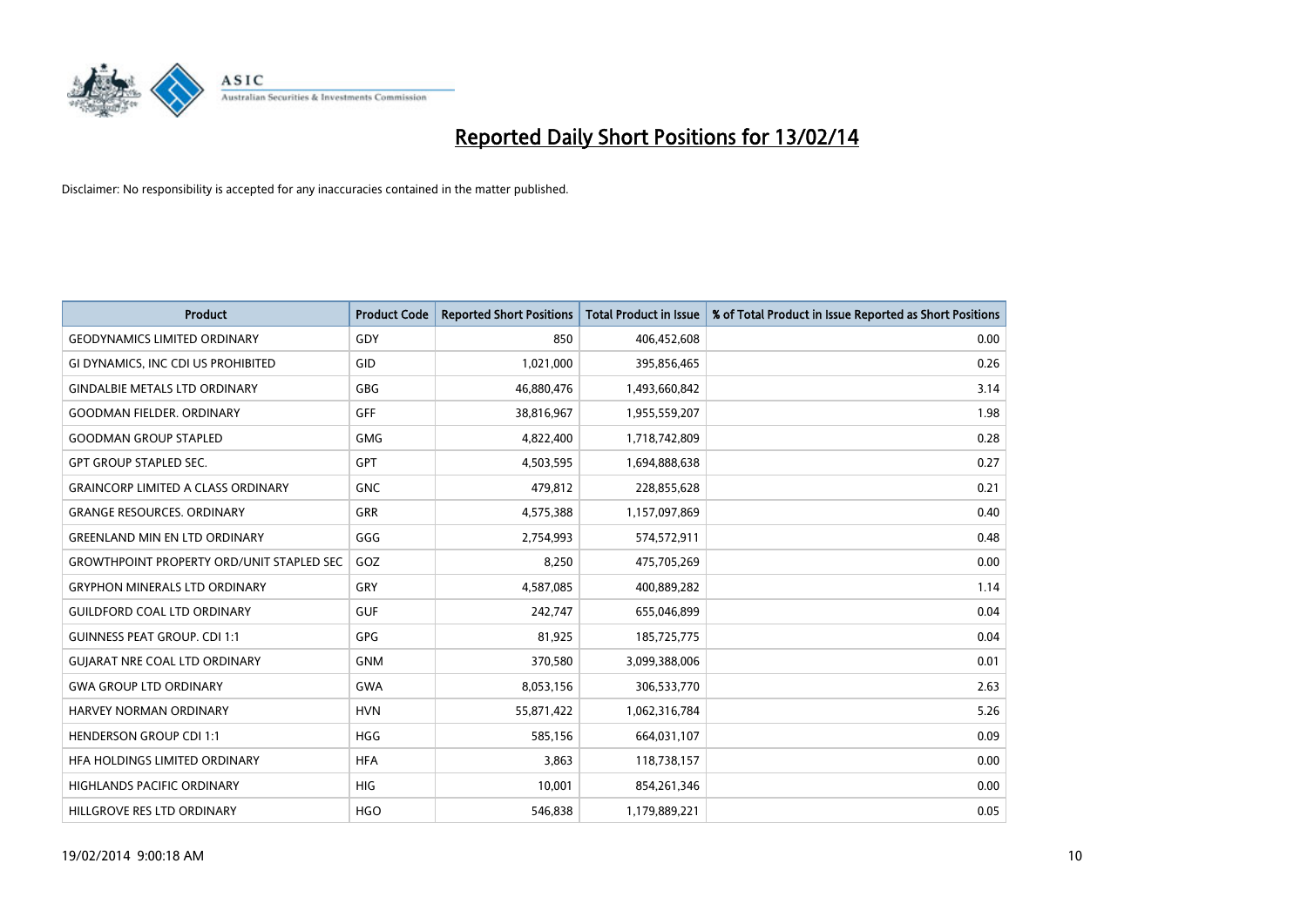

| <b>Product</b>                           | <b>Product Code</b> | <b>Reported Short Positions</b> | <b>Total Product in Issue</b> | % of Total Product in Issue Reported as Short Positions |
|------------------------------------------|---------------------|---------------------------------|-------------------------------|---------------------------------------------------------|
| <b>HILLS LTD ORDINARY</b>                | <b>HIL</b>          | 506,043                         | 236,619,450                   | 0.21                                                    |
| HORIZON OIL LIMITED ORDINARY             | <b>HZN</b>          | 66,801,448                      | 1,301,147,932                 | 5.13                                                    |
| HOT CHILI LTD ORDINARY                   | HCH                 | 10,000                          | 347,732,196                   | 0.00                                                    |
| <b>IBUY GROUP LTD ORDINARY</b>           | <b>IBY</b>          | 490                             | 359,305,037                   | 0.00                                                    |
| <b>ICON ENERGY LIMITED ORDINARY</b>      | <b>ICN</b>          | 2,926                           | 615,774,351                   | 0.00                                                    |
| <b>IINET LIMITED ORDINARY</b>            | <b>IIN</b>          | 807,247                         | 161,238,847                   | 0.50                                                    |
| <b>ILUKA RESOURCES ORDINARY</b>          | ILU                 | 37,307,022                      | 418,700,517                   | 8.91                                                    |
| <b>IMDEX LIMITED ORDINARY</b>            | <b>IMD</b>          | 4,045,696                       | 210,473,188                   | 1.92                                                    |
| <b>INCITEC PIVOT ORDINARY</b>            | IPL                 | 12,938,893                      | 1,644,919,097                 | 0.79                                                    |
| <b>INDEPENDENCE GROUP ORDINARY</b>       | <b>IGO</b>          | 4,994,925                       | 233,323,905                   | 2.14                                                    |
| INDOPHIL RESOURCES ORDINARY              | <b>IRN</b>          | 1,715,276                       | 1,203,146,194                 | 0.14                                                    |
| <b>INFIGEN ENERGY STAPLED SECURITIES</b> | <b>IFN</b>          | 3,150,454                       | 764,993,434                   | 0.41                                                    |
| <b>INFOMEDIA LTD ORDINARY</b>            | <b>IFM</b>          | 111,018                         | 304,953,155                   | 0.04                                                    |
| <b>INGENIA GROUP STAPLED SECURITIES</b>  | <b>INA</b>          | 120,144                         | 676,240,232                   | 0.02                                                    |
| <b>INSURANCE AUSTRALIA ORDINARY</b>      | <b>IAG</b>          | 8,340,552                       | 2,341,618,048                 | 0.36                                                    |
| <b>INTREPID MINES ORDINARY</b>           | <b>IAU</b>          | 17,497,185                      | 556,511,361                   | 3.14                                                    |
| INVESTA OFFICE FUND STAPLED SECURITIES   | <b>IOF</b>          | 664,086                         | 614,047,458                   | 0.11                                                    |
| <b>INVOCARE LIMITED ORDINARY</b>         | <b>IVC</b>          | 5,384,029                       | 110,030,298                   | 4.89                                                    |
| <b>IOOF HOLDINGS LTD ORDINARY</b>        | IFL                 | 2,013,706                       | 232,118,034                   | 0.87                                                    |
| <b>IRESS LIMITED ORDINARY</b>            | <b>IRE</b>          | 835,039                         | 158,585,126                   | 0.53                                                    |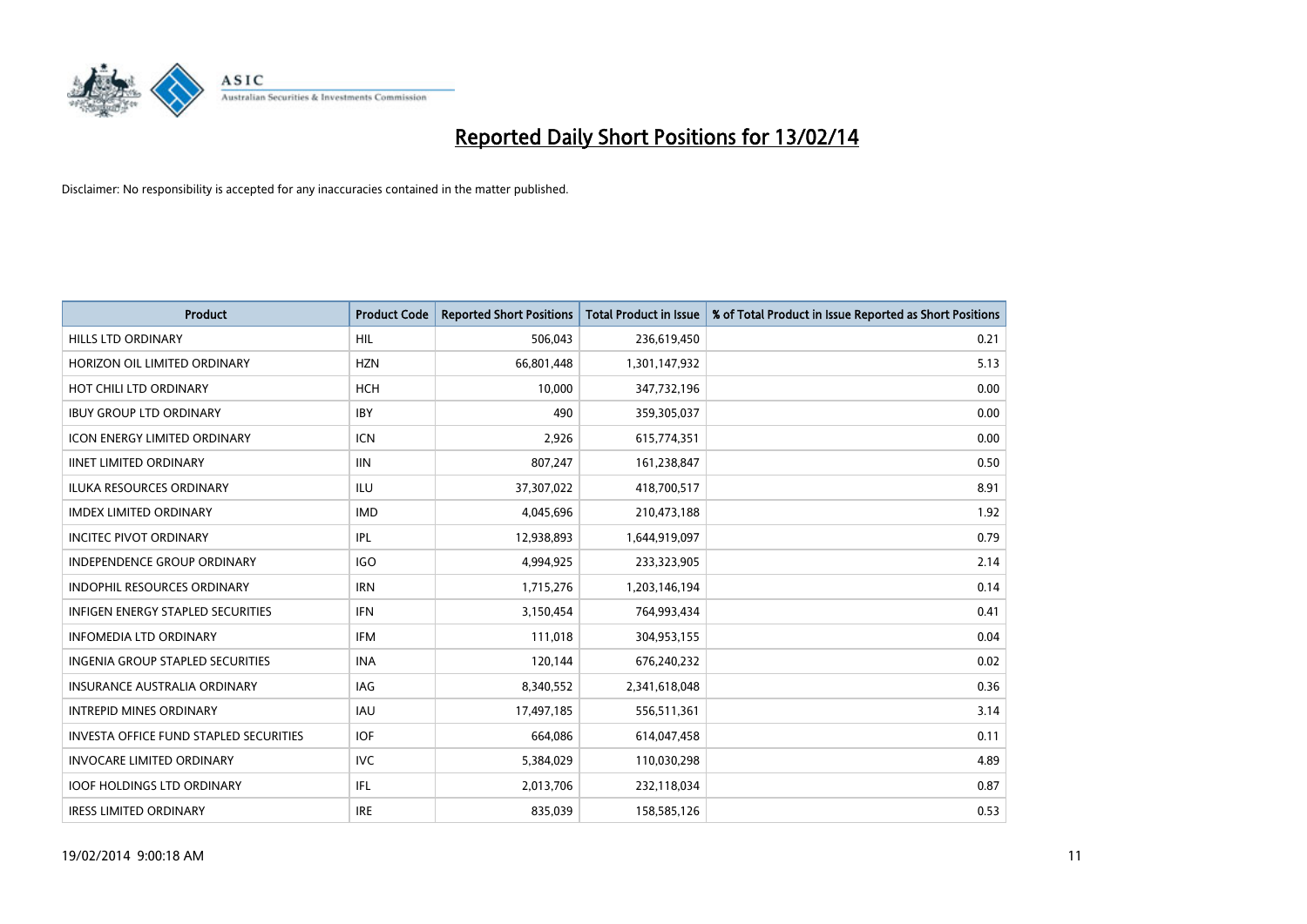

| <b>Product</b>                           | <b>Product Code</b> | <b>Reported Short Positions</b> | <b>Total Product in Issue</b> | % of Total Product in Issue Reported as Short Positions |
|------------------------------------------|---------------------|---------------------------------|-------------------------------|---------------------------------------------------------|
| <b>IRON ORE HOLDINGS ORDINARY</b>        | <b>IOH</b>          | 26,197                          | 161,174,005                   | 0.02                                                    |
| <b>ISELECT LTD ORDINARY</b>              | <b>ISU</b>          | 389,446                         | 260,889,894                   | 0.15                                                    |
| ISHS GLOBAL 100 ETF CDI 1:1              | <b>IOO</b>          | 8,630                           | 10,600,000                    | 0.08                                                    |
| JAMES HARDIE INDUST CHESS DEPOSITARY INT | <b>IHX</b>          | 3,267,681                       | 443,540,832                   | 0.74                                                    |
| <b>IB HI-FI LIMITED ORDINARY</b>         | <b>IBH</b>          | 13,560,639                      | 100,261,681                   | 13.53                                                   |
| <b>KAGARA LTD ORDINARY</b>               | KZL                 | 3,350,441                       | 798,953,117                   | 0.42                                                    |
| KAROON GAS AUSTRALIA ORDINARY            | <b>KAR</b>          | 4,937,608                       | 255,841,581                   | 1.93                                                    |
| KATHMANDU HOLD LTD ORDINARY              | <b>KMD</b>          | 515,747                         | 200,473,338                   | 0.26                                                    |
| <b>KBL MINING LIMITED ORDINARY</b>       | <b>KBL</b>          | 1,820                           | 393,535,629                   | 0.00                                                    |
| KINGSGATE CONSOLID, ORDINARY             | <b>KCN</b>          | 7,525,434                       | 164,154,349                   | 4.58                                                    |
| KINGSROSE MINING LTD ORDINARY            | <b>KRM</b>          | 524,709                         | 335,753,851                   | 0.16                                                    |
| LEIGHTON HOLDINGS ORDINARY               | LEI                 | 23,695,258                      | 337,235,188                   | 7.03                                                    |
| LEND LEASE GROUP UNIT/ORD STAPLED        | LLC                 | 4,119,266                       | 576,712,337                   | 0.71                                                    |
| LYCOPODIUM LIMITED ORDINARY              | LYL                 |                                 | 38,955,103                    | 0.00                                                    |
| LYNAS CORPORATION ORDINARY               | <b>LYC</b>          | 171,520,650                     | 1,961,160,594                 | 8.75                                                    |
| <b>M2 GRP LTD ORDINARY</b>               | <b>MTU</b>          | 6,214,967                       | 179,384,685                   | 3.46                                                    |
| MACA LIMITED ORDINARY                    | <b>MLD</b>          | 86,730                          | 176,476,373                   | 0.05                                                    |
| MACMAHON HOLDINGS ORDINARY               | <b>MAH</b>          | 104,849                         | 1,261,699,966                 | 0.01                                                    |
| MACO ATLAS ROADS GRP ORDINARY STAPLED    | <b>MOA</b>          | 7,292,923                       | 487,230,540                   | 1.50                                                    |
| MACQUARIE GROUP LTD ORDINARY             | MQG                 | 2,002,712                       | 321,067,953                   | 0.62                                                    |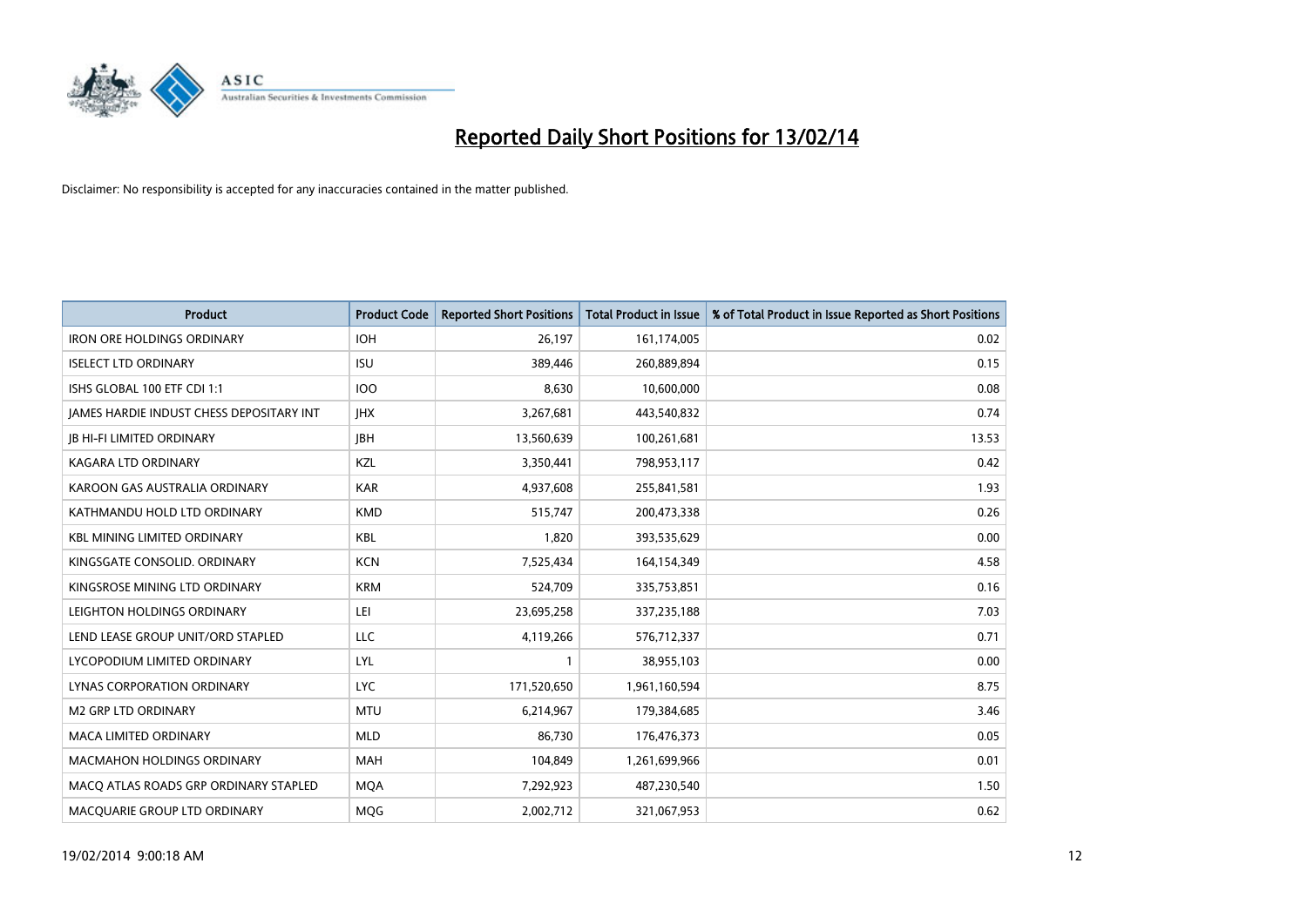

| <b>Product</b>                       | <b>Product Code</b> | <b>Reported Short Positions</b> | <b>Total Product in Issue</b> | % of Total Product in Issue Reported as Short Positions |
|--------------------------------------|---------------------|---------------------------------|-------------------------------|---------------------------------------------------------|
| MAGELLAN FIN GRP LTD ORDINARY        | <b>MFG</b>          | 1,582,529                       | 155,830,849                   | 1.02                                                    |
| <b>MATRIX C &amp; E LTD ORDINARY</b> | <b>MCE</b>          | 2,813,881                       | 94,555,428                    | 2.98                                                    |
| <b>MAVERICK DRILLING ORDINARY</b>    | <b>MAD</b>          | 7,771,067                       | 468,004,529                   | 1.66                                                    |
| <b>MAXITRANS INDUSTRIES ORDINARY</b> | <b>MXI</b>          | 357,662                         | 183,993,392                   | 0.19                                                    |
| MAYNE PHARMA LTD ORDINARY            | <b>MYX</b>          | 643,770                         | 563,459,968                   | 0.11                                                    |
| MCALEESE LTD ORDINARY                | <b>MCS</b>          | 2,454,150                       | 296,577,121                   | 0.83                                                    |
| MCMILLAN SHAKESPEARE ORDINARY        | <b>MMS</b>          | 731,122                         | 74,523,965                    | 0.98                                                    |
| MCPHERSON'S LTD ORDINARY             | <b>MCP</b>          | 50,394                          | 93,994,381                    | 0.05                                                    |
| MEDUSA MINING LTD ORDINARY           | <b>MML</b>          | 6,283,755                       | 207,794,301                   | 3.02                                                    |
| MELBOURNE IT LIMITED ORDINARY        | <b>MLB</b>          | 50,700                          | 83,659,248                    | 0.06                                                    |
| MEO AUSTRALIA LTD ORDINARY           | <b>MEO</b>          | 10,845                          | 627,264,587                   | 0.00                                                    |
| MERIDIAN ENERGY INSTALMENT RECEIPTS  | <b>MEZCA</b>        | 32,097                          | 1,255,413,626                 | 0.00                                                    |
| <b>MERMAID MARINE ORDINARY</b>       | <b>MRM</b>          | 1,810,223                       | 232,652,241                   | 0.78                                                    |
| MESOBLAST LIMITED ORDINARY           | <b>MSB</b>          | 20,157,847                      | 321,210,394                   | 6.28                                                    |
| METALS X LIMITED ORDINARY            | <b>MLX</b>          | 118,028                         | 1,655,386,110                 | 0.01                                                    |
| METCASH LIMITED ORDINARY             | <b>MTS</b>          | 103,129,463                     | 888,338,048                   | 11.61                                                   |
| METMINCO LIMITED ORDINARY            | <b>MNC</b>          | 8,215                           | 1,749,543,023                 | 0.00                                                    |
| MIGHTY RIVER POWER ORDINARY          | <b>MYT</b>          | 1,950,626                       | 1,400,012,517                 | 0.14                                                    |
| MINCOR RESOURCES NL ORDINARY         | <b>MCR</b>          | 2,333,206                       | 188,208,274                   | 1.24                                                    |
| MINEMAKERS LIMITED ORDINARY          | <b>MAK</b>          | 9,387                           | 247,504,006                   | 0.00                                                    |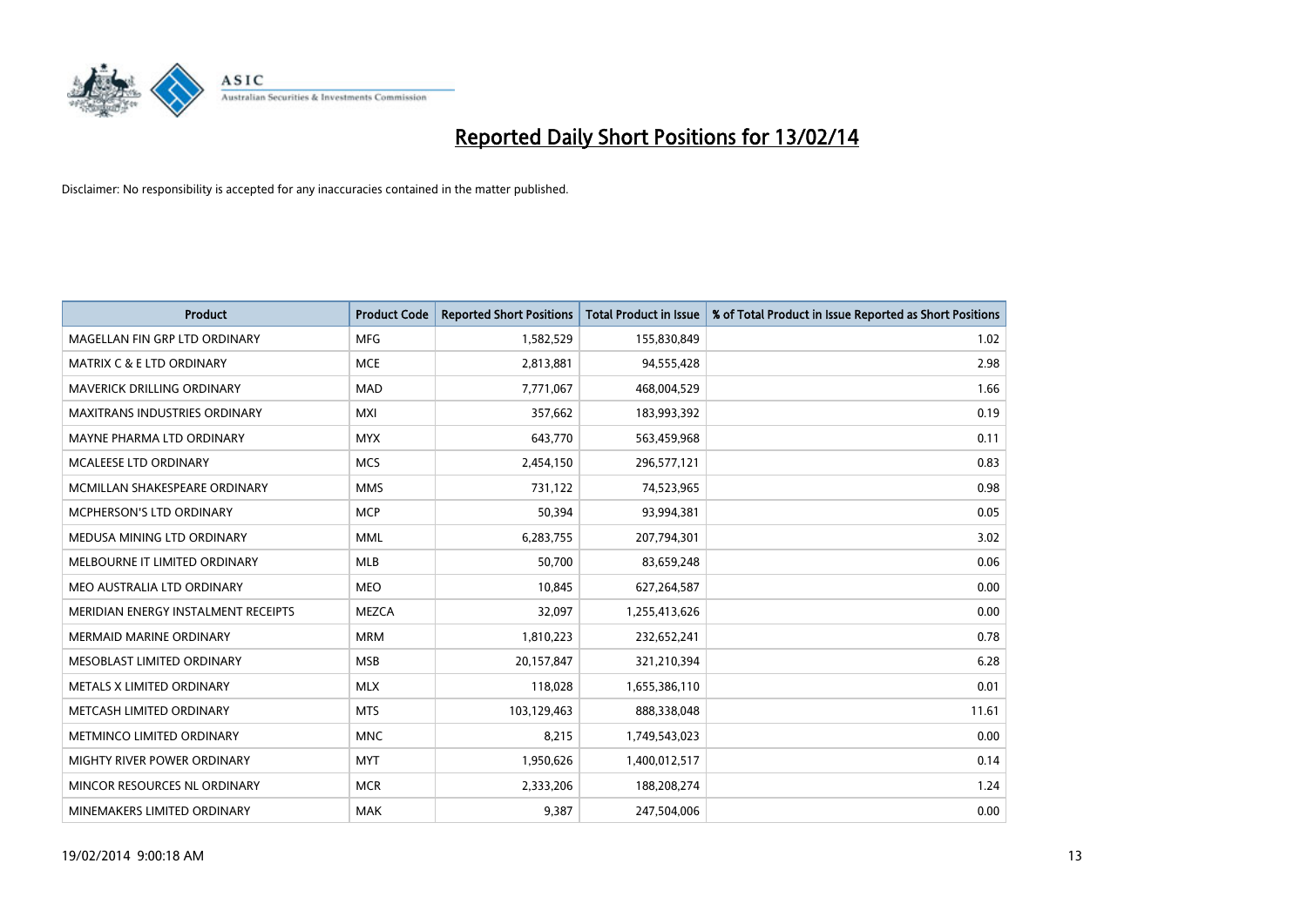

| <b>Product</b>                    | <b>Product Code</b> | <b>Reported Short Positions</b> | <b>Total Product in Issue</b> | % of Total Product in Issue Reported as Short Positions |
|-----------------------------------|---------------------|---------------------------------|-------------------------------|---------------------------------------------------------|
| MINERAL DEPOSITS ORDINARY         | <b>MDL</b>          | 594,575                         | 103,538,786                   | 0.57                                                    |
| MINERAL RESOURCES. ORDINARY       | <b>MIN</b>          | 2,726,145                       | 186,112,198                   | 1.46                                                    |
| MINT WIRELESS ORDINARY            | <b>MNW</b>          | 982,694                         | 403,872,395                   | 0.24                                                    |
| MIRABELA NICKEL LTD ORDINARY      | <b>MBN</b>          | 18,867,110                      | 876,801,147                   | 2.15                                                    |
| MIRVAC GROUP STAPLED SECURITIES   | <b>MGR</b>          | 3,377,978                       | 3,664,938,678                 | 0.09                                                    |
| MOLOPO ENERGY LTD ORDINARY        | <b>MPO</b>          | 4,071,868                       | 247,133,976                   | 1.65                                                    |
| MONADELPHOUS GROUP ORDINARY       | <b>MND</b>          | 13,653,885                      | 92,308,047                    | 14.79                                                   |
| MORTGAGE CHOICE LTD ORDINARY      | <b>MOC</b>          | 61,407                          | 123,780,387                   | 0.05                                                    |
| <b>MOUNT GIBSON IRON ORDINARY</b> | <b>MGX</b>          | 5,681,911                       | 1,090,584,232                 | 0.52                                                    |
| MULTIPLEX SITES SITES             | <b>MXUPA</b>        | 1,638                           | 4,500,000                     | 0.04                                                    |
| MURCHISON METALS LTD ORDINARY     | <b>MMX</b>          | 216,291                         | 450,497,346                   | 0.05                                                    |
| MYER HOLDINGS LTD ORDINARY        | <b>MYR</b>          | 74,751,816                      | 585,684,551                   | 12.76                                                   |
| NANOSONICS LIMITED ORDINARY       | <b>NAN</b>          | 218,205                         | 263,125,129                   | 0.08                                                    |
| NATIONAL AUST. BANK ORDINARY      | <b>NAB</b>          | 9,918,995                       | 2,351,444,811                 | 0.42                                                    |
| NATIONAL STORAGE STAPLED          | <b>NSR</b>          | 19,102                          | 244,897,097                   | 0.01                                                    |
| NAVITAS LIMITED ORDINARY          | <b>NVT</b>          | 4,912,524                       | 375,416,910                   | 1.31                                                    |
| NEON ENERGY LIMITED ORDINARY      | <b>NEN</b>          | 961,700                         | 553,037,848                   | 0.17                                                    |
| NEUREN PHARMACEUT. ORDINARY       | <b>NEU</b>          | 304,766                         | 1,518,782,296                 | 0.02                                                    |
| NEW HOPE CORPORATION ORDINARY     | <b>NHC</b>          | 353,668                         | 830,933,112                   | 0.04                                                    |
| NEWCREST MINING ORDINARY          | <b>NCM</b>          | 11,731,113                      | 766,510,971                   | 1.53                                                    |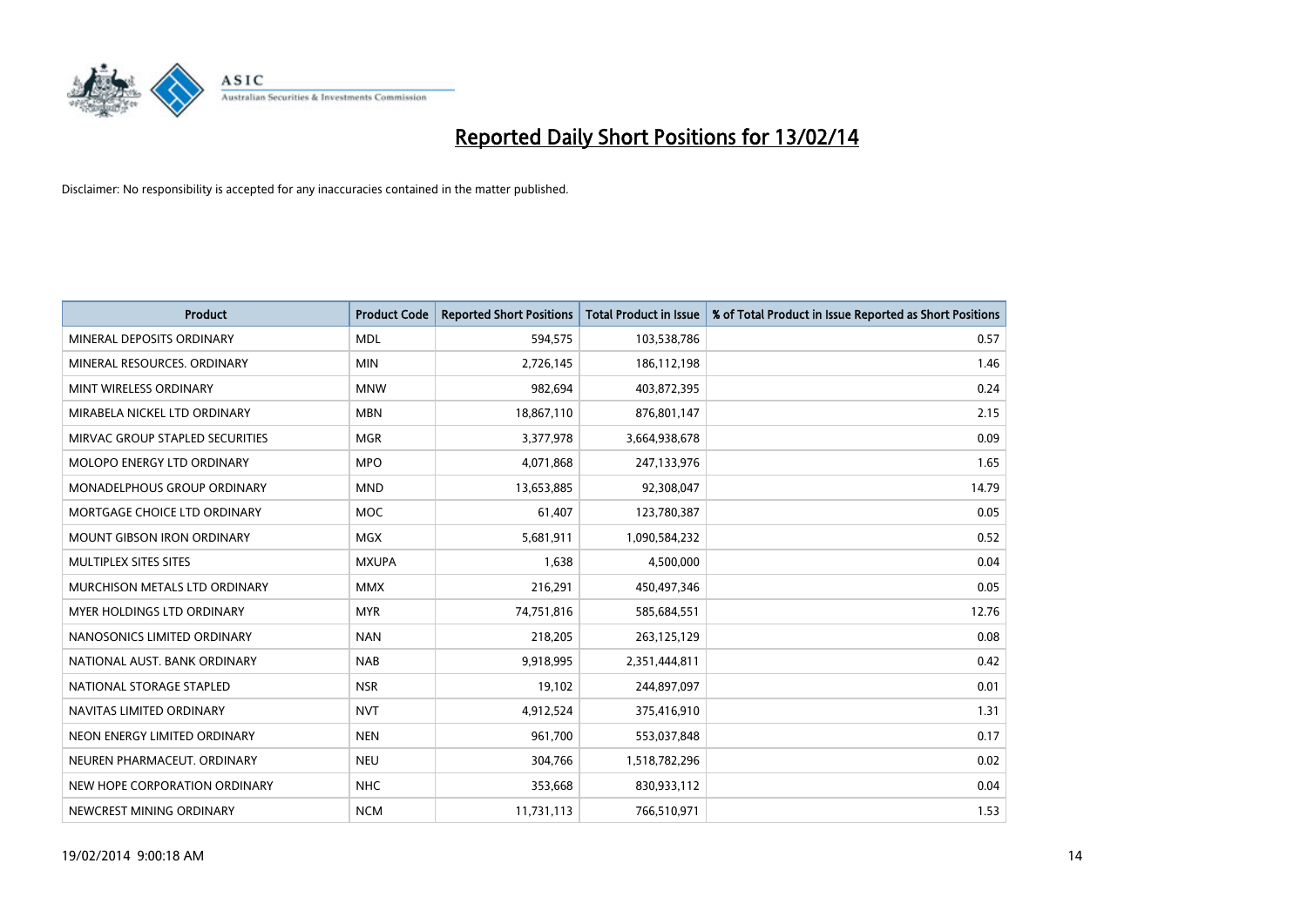

| <b>Product</b>                        | <b>Product Code</b> | <b>Reported Short Positions</b> | <b>Total Product in Issue</b> | % of Total Product in Issue Reported as Short Positions |
|---------------------------------------|---------------------|---------------------------------|-------------------------------|---------------------------------------------------------|
| NEWS CORP A NON-VOTING CDI            | <b>NWSLV</b>        | 639,621                         | 3,888,141                     | 16.45                                                   |
| NEWS CORP B VOTING CDI                | <b>NWS</b>          | 2,865,049                       | 18,687,860                    | 15.33                                                   |
| NEWSAT LIMITED ORDINARY               | <b>NWT</b>          | 3,315,192                       | 591,460,931                   | 0.56                                                    |
| NEXTDC LIMITED ORDINARY               | <b>NXT</b>          | 9,085,421                       | 192,904,486                   | 4.71                                                    |
| NEXUS ENERGY LIMITED ORDINARY         | <b>NXS</b>          | 1,441,409                       | 1,330,219,459                 | 0.11                                                    |
| NIB HOLDINGS LIMITED ORDINARY         | <b>NHF</b>          | 3,391,037                       | 439,004,182                   | 0.77                                                    |
| NICK SCALI LIMITED ORDINARY           | <b>NCK</b>          | 1,990                           | 81,000,000                    | 0.00                                                    |
| NIDO PETROLEUM ORDINARY               | <b>NDO</b>          | 47,402                          | 2,048,317,635                 | 0.00                                                    |
| NINE ENTERTAINMENT ORDINARY           | <b>NEC</b>          | 7,973,428                       | 940,295,023                   | 0.85                                                    |
| NOBLE MINERAL RES ORDINARY            | <b>NMG</b>          | 2,365,726                       | 666,397,952                   | 0.36                                                    |
| NORTHERN IRON LTD ORDINARY            | <b>NFE</b>          | 113,495                         | 484,405,314                   | 0.02                                                    |
| NORTHERN STAR ORDINARY                | <b>NST</b>          | 842,661                         | 492,732,158                   | 0.17                                                    |
| NOVOGEN LIMITED ORDINARY              | <b>NRT</b>          | 134,125                         | 163,810,997                   | 0.08                                                    |
| NRW HOLDINGS LIMITED ORDINARY         | <b>NWH</b>          | 16,421,461                      | 278,888,011                   | 5.89                                                    |
| NUCOAL RESOURCES LTD ORDINARY         | <b>NCR</b>          | $\mathbf{1}$                    | 768,612,354                   | 0.00                                                    |
| NUFARM LIMITED ORDINARY               | <b>NUF</b>          | 14,736,964                      | 263,725,895                   | 5.59                                                    |
| OAKTON LIMITED ORDINARY               | <b>OKN</b>          | 782,308                         | 89,968,985                    | 0.87                                                    |
| OCEANAGOLD CORP. CHESS DEPOSITARY INT | <b>OGC</b>          | 446,135                         | 300,350,129                   | 0.15                                                    |
| OIL SEARCH LTD ORDINARY               | OSH                 | 10,085,826                      | 1,343,361,150                 | 0.75                                                    |
| OM HOLDINGS LIMITED ORDINARY          | <b>OMH</b>          | 2,224,902                       | 733,423,337                   | 0.30                                                    |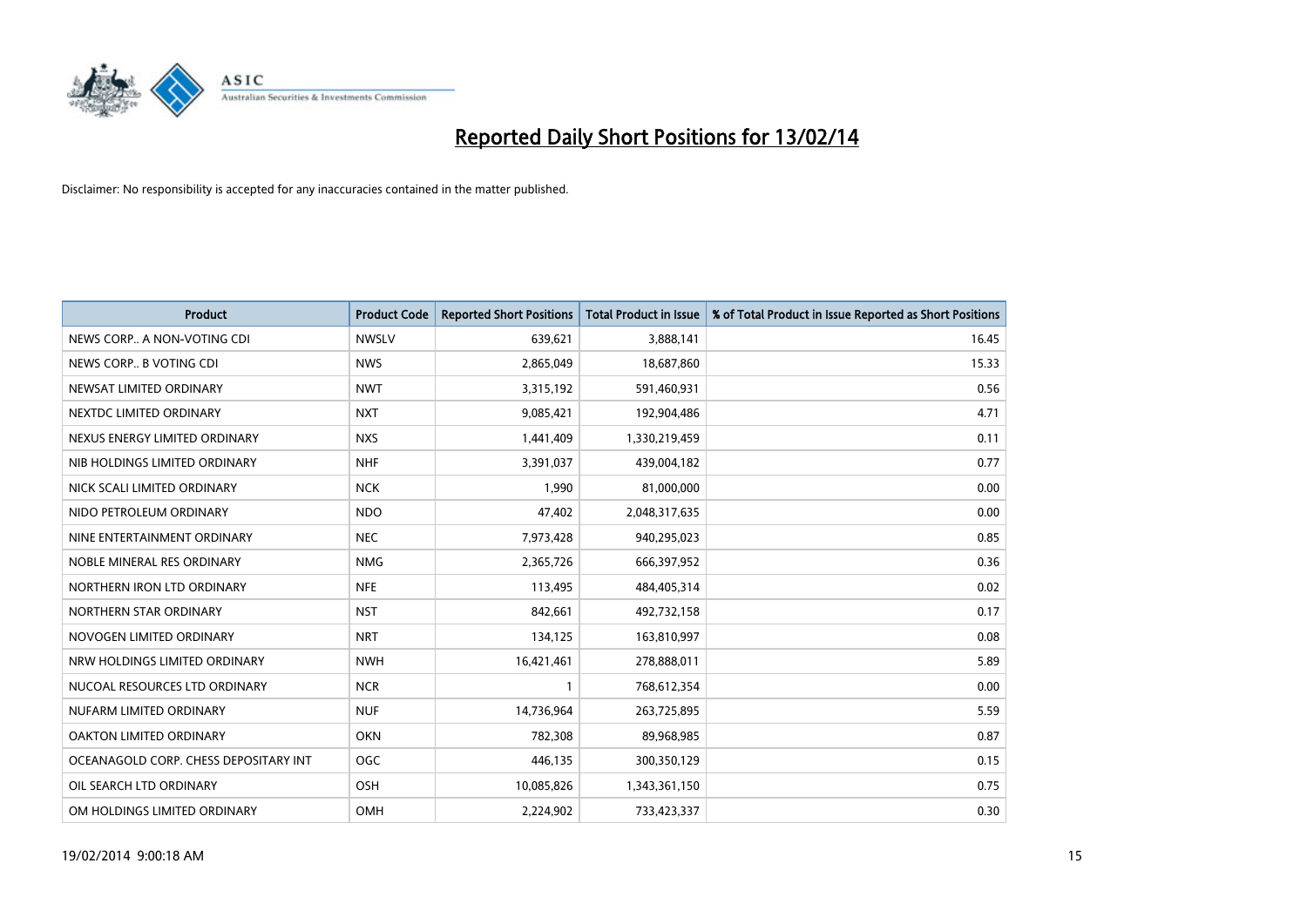

| <b>Product</b>                | <b>Product Code</b> | <b>Reported Short Positions</b> | <b>Total Product in Issue</b> | % of Total Product in Issue Reported as Short Positions |
|-------------------------------|---------------------|---------------------------------|-------------------------------|---------------------------------------------------------|
| ORICA LIMITED ORDINARY        | ORI                 | 9,260,291                       | 370,255,009                   | 2.50                                                    |
| ORIGIN ENERGY ORDINARY        | <b>ORG</b>          | 6,122,489                       | 1,101,228,973                 | 0.56                                                    |
| OROCOBRE LIMITED ORDINARY     | <b>ORE</b>          | 1,004,281                       | 132,041,911                   | 0.76                                                    |
| ORORA LIMITED ORDINARY        | <b>ORA</b>          | 192,643                         | 1,206,684,923                 | 0.02                                                    |
| OROTONGROUP LIMITED ORDINARY  | ORL                 | 202,190                         | 40,880,902                    | 0.49                                                    |
| OZ MINERALS ORDINARY          | OZL                 | 8,885,085                       | 303,470,022                   | 2.93                                                    |
| OZFOREX GROUP LTD ORDINARY    | <b>OFX</b>          | 2,172,061                       | 240,000,000                   | 0.91                                                    |
| PACIFIC BRANDS ORDINARY       | <b>PBG</b>          | 15,468,395                      | 912,915,695                   | 1.69                                                    |
| PACT GROUP HLDGS LTD ORDINARY | <b>PGH</b>          | 1,350,000                       | 294,097,961                   | 0.46                                                    |
| PALADIN ENERGY LTD ORDINARY   | <b>PDN</b>          | 79,441,946                      | 964,241,634                   | 8.24                                                    |
| PANAUST LIMITED ORDINARY      | <b>PNA</b>          | 9,584,232                       | 620,724,651                   | 1.54                                                    |
| PANORAMIC RESOURCES ORDINARY  | PAN                 | 225,193                         | 322,275,824                   | 0.07                                                    |
| PANTERRA GOLD LTD ORDINARY    | PGI                 | $\mathbf{1}$                    | 772,781,012                   | 0.00                                                    |
| PAPERLINX LIMITED ORDINARY    | <b>PPX</b>          | 48,326                          | 609,280,761                   | 0.01                                                    |
| PAPILLON RES LTD ORDINARY     | <b>PIR</b>          | 9,908,474                       | 340,244,210                   | 2.91                                                    |
| PATTIES FOODS LTD ORDINARY    | PFL                 | 10,000                          | 139,144,338                   | 0.01                                                    |
| PEET LIMITED ORDINARY         | <b>PPC</b>          | 428,732                         | 433,389,348                   | 0.10                                                    |
| PENINSULA ENERGY LTD ORDINARY | <b>PEN</b>          | 1                               | 3,252,530,235                 | 0.00                                                    |
| PERPETUAL LIMITED ORDINARY    | <b>PPT</b>          | 2,289,421                       | 46,529,270                    | 4.92                                                    |
| PERSEUS MINING LTD ORDINARY   | PRU                 | 6,410,311                       | 457,962,088                   | 1.40                                                    |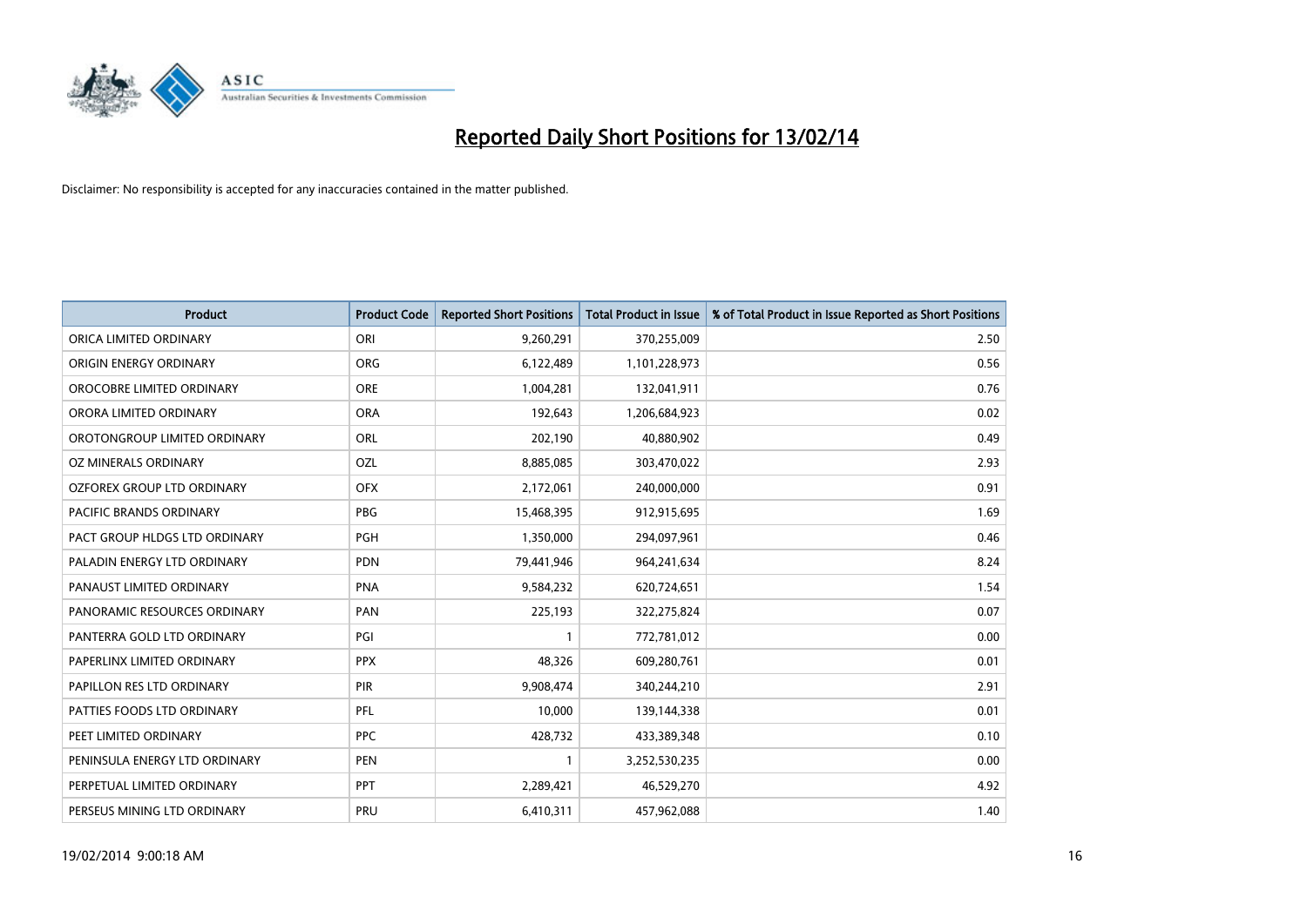

| <b>Product</b>                    | <b>Product Code</b> | <b>Reported Short Positions</b> | <b>Total Product in Issue</b> | % of Total Product in Issue Reported as Short Positions |
|-----------------------------------|---------------------|---------------------------------|-------------------------------|---------------------------------------------------------|
| PHARMAXIS LTD ORDINARY            | <b>PXS</b>          | 874,245                         | 309,046,349                   | 0.28                                                    |
| PHOSPHAGENICS LTD. ORDINARY       | POH                 | 50,000                          | 1,020,465,957                 | 0.00                                                    |
| PLATINUM ASSET ORDINARY           | <b>PTM</b>          | 270,755                         | 578,685,695                   | 0.05                                                    |
| PLATINUM AUSTRALIA ORDINARY       | <b>PLA</b>          | 836,127                         | 504,968,043                   | 0.17                                                    |
| PMP LIMITED ORDINARY              | <b>PMP</b>          | 1,586,132                       | 323,781,124                   | 0.49                                                    |
| PRANA BIOTECHNOLOGY ORDINARY      | PBT                 | 1,187,333                       | 422,659,996                   | 0.28                                                    |
| PREMIER INVESTMENTS ORDINARY      | <b>PMV</b>          | 326,742                         | 155,314,874                   | 0.21                                                    |
| PRIMA BIOMED LTD ORDINARY         | <b>PRR</b>          | 2,667,229                       | 1,228,709,341                 | 0.22                                                    |
| PRIMARY HEALTH CARE ORDINARY      | <b>PRY</b>          | 16,851,174                      | 504,956,647                   | 3.34                                                    |
| PRIME MEDIA GRP LTD ORDINARY      | <b>PRT</b>          | 1,446,538                       | 366,330,303                   | 0.39                                                    |
| PROGRAMMED ORDINARY               | <b>PRG</b>          | 22,366                          | 118,229,190                   | 0.02                                                    |
| <b>QANTAS AIRWAYS ORDINARY</b>    | QAN                 | 70,718,216                      | 2,196,330,250                 | 3.22                                                    |
| OBE INSURANCE GROUP ORDINARY      | <b>OBE</b>          | 17,878,682                      | 1,248,704,599                 | 1.43                                                    |
| ORXPHARMA LTD ORDINARY            | <b>QRX</b>          | 66,492                          | 164,115,969                   | 0.04                                                    |
| <b>QUBE HOLDINGS LTD ORDINARY</b> | <b>QUB</b>          | 13,921,649                      | 931,433,499                   | 1.49                                                    |
| RAMELIUS RESOURCES ORDINARY       | <b>RMS</b>          | 169,047                         | 365,380,380                   | 0.05                                                    |
| RAMSAY HEALTH CARE ORDINARY       | <b>RHC</b>          | 2,022,656                       | 202,081,252                   | 1.00                                                    |
| RCG CORPORATION LTD ORDINARY      | <b>RCG</b>          | 1,649                           | 262,308,625                   | 0.00                                                    |
| <b>RCR TOMLINSON ORDINARY</b>     | <b>RCR</b>          | 229,742                         | 136,696,590                   | 0.17                                                    |
| <b>REA GROUP ORDINARY</b>         | <b>REA</b>          | 809,288                         | 131,714,699                   | 0.61                                                    |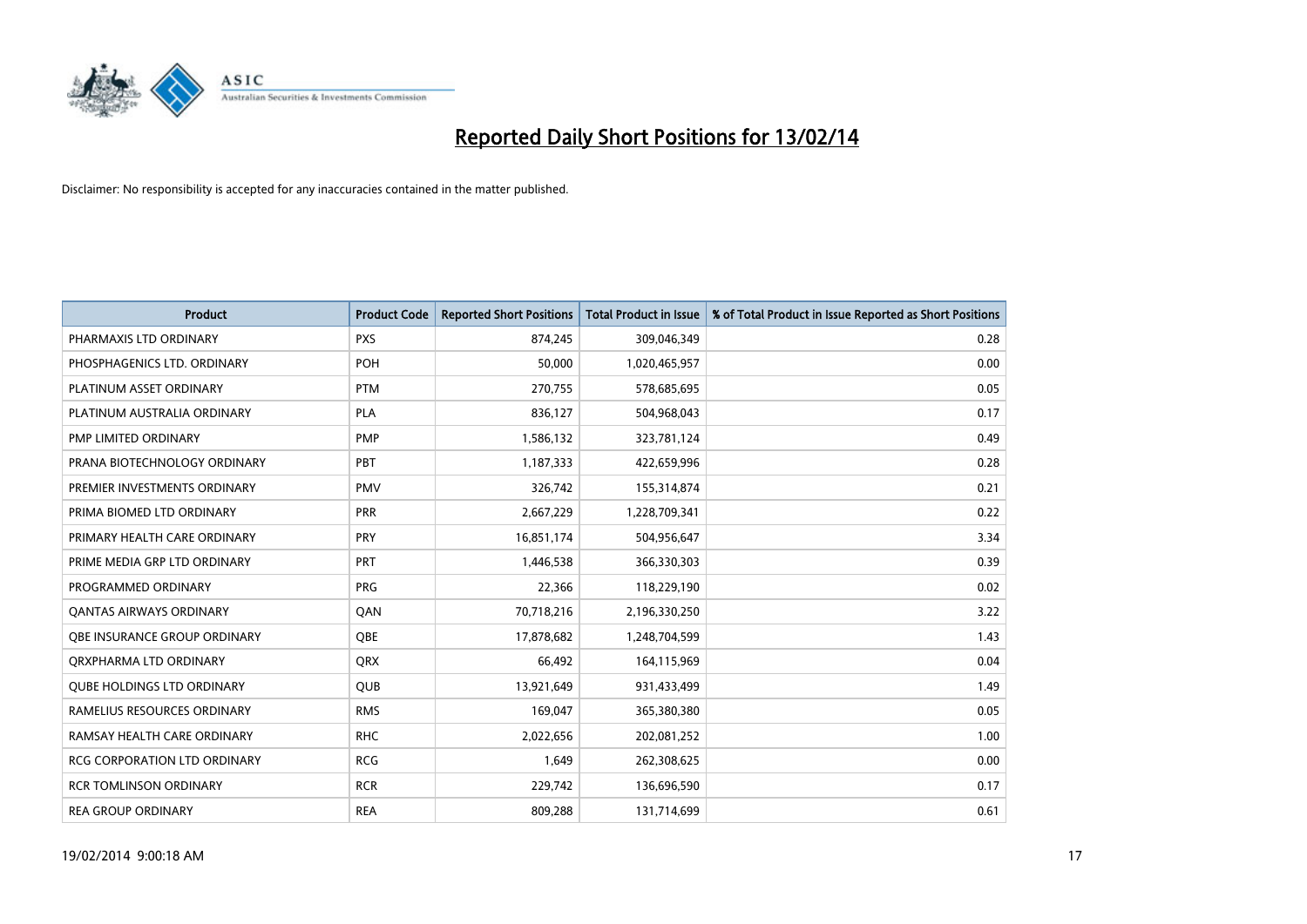

| <b>Product</b>                      | <b>Product Code</b> | <b>Reported Short Positions</b> | <b>Total Product in Issue</b> | % of Total Product in Issue Reported as Short Positions |
|-------------------------------------|---------------------|---------------------------------|-------------------------------|---------------------------------------------------------|
| RECALL HOLDINGS LTD ORDINARY        | <b>REC</b>          | 962,358                         | 312,836,448                   | 0.31                                                    |
| <b>RECKON LIMITED ORDINARY</b>      | <b>RKN</b>          | 136,653                         | 126,913,066                   | 0.11                                                    |
| <b>RED 5 LIMITED ORDINARY</b>       | <b>RED</b>          | 162,100                         | 759,451,008                   | 0.02                                                    |
| RED FORK ENERGY ORDINARY            | <b>RFE</b>          | 4,076,458                       | 501,051,719                   | 0.81                                                    |
| REDBANK ENERGY LTD ORDINARY         | <b>AEJ</b>          | 13                              | 786,287                       | 0.00                                                    |
| REECE AUSTRALIA LTD. ORDINARY       | <b>REH</b>          | 435                             | 99,600,000                    | 0.00                                                    |
| REED RESOURCES LTD ORDINARY         | <b>RDR</b>          | 250,000                         | 523,453,895                   | 0.05                                                    |
| REGIS RESOURCES ORDINARY            | <b>RRL</b>          | 13,130,424                      | 498,016,225                   | 2.64                                                    |
| RESMED INC CDI 10:1                 | <b>RMD</b>          | 33,188,978                      | 1,415,926,590                 | 2.34                                                    |
| <b>RESOLUTE MINING ORDINARY</b>     | <b>RSG</b>          | 8,001,249                       | 641,189,223                   | 1.25                                                    |
| RESOURCE EQUIP LTD ORDINARY         | <b>RQL</b>          | 50,000                          | 251,131,629                   | 0.02                                                    |
| <b>RESOURCE GENERATION ORDINARY</b> | <b>RES</b>          | 224,300                         | 581,380,338                   | 0.04                                                    |
| RETAIL FOOD GROUP ORDINARY          | <b>RFG</b>          | 3,296,778                       | 144,049,390                   | 2.29                                                    |
| REX MINERALS LIMITED ORDINARY       | <b>RXM</b>          | 1,673,598                       | 188,907,284                   | 0.89                                                    |
| <b>RIDLEY CORPORATION ORDINARY</b>  | <b>RIC</b>          | 2,467,071                       | 307,817,071                   | 0.80                                                    |
| RIO TINTO LIMITED ORDINARY          | <b>RIO</b>          | 4,311,381                       | 435,758,720                   | 0.99                                                    |
| ROBUST RESOURCES ORDINARY           | <b>ROL</b>          | 4,000                           | 102,830,646                   | 0.00                                                    |
| ROC OIL COMPANY ORDINARY            | <b>ROC</b>          | 791,299                         | 686,461,740                   | 0.12                                                    |
| ROYAL WOLF HOLDINGS ORDINARY        | <b>RWH</b>          | 192,532                         | 100,387,052                   | 0.19                                                    |
| RURALCO HOLDINGS ORDINARY           | <b>RHL</b>          | 1,000                           | 62,711,592                    | 0.00                                                    |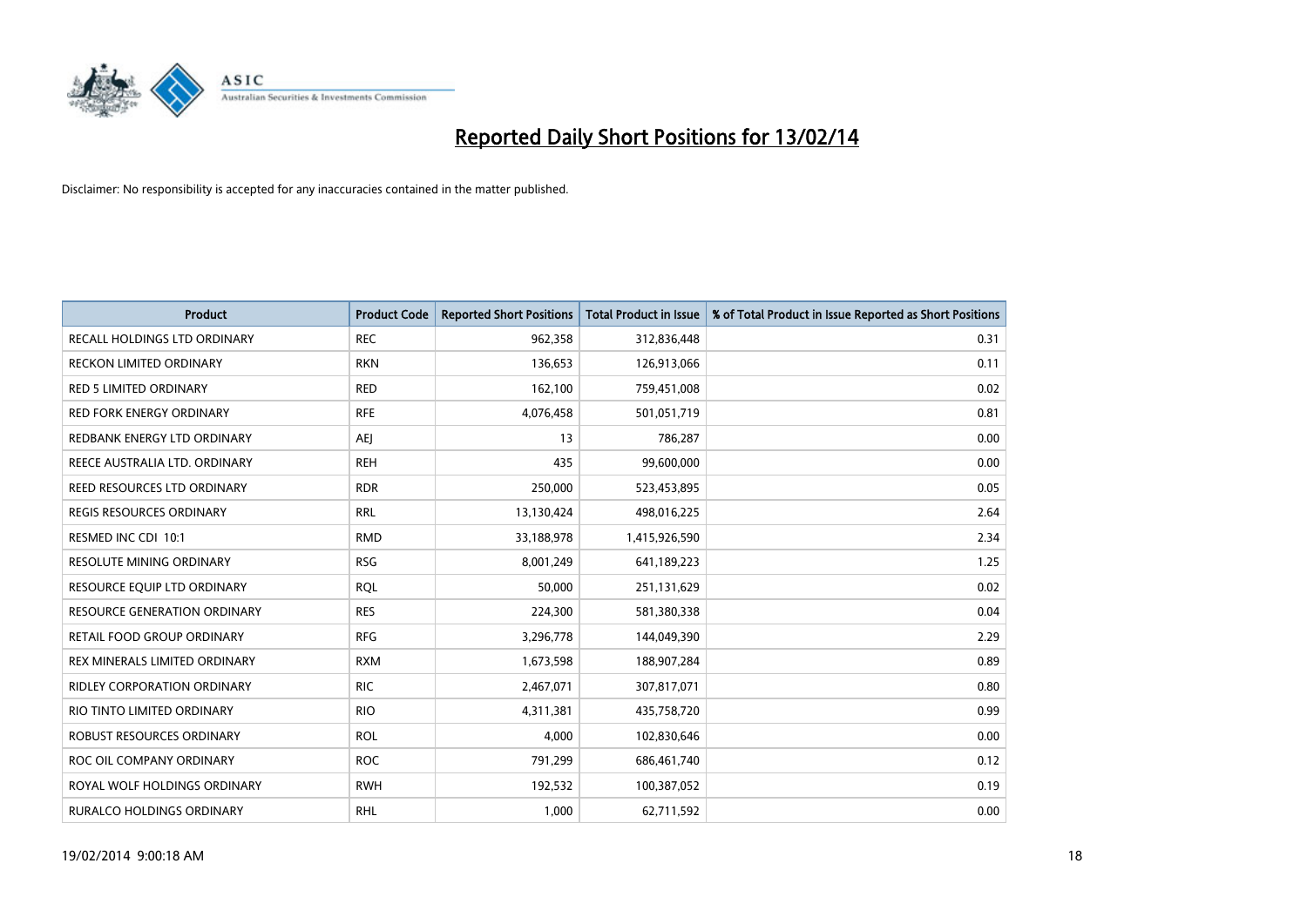

| <b>Product</b>                        | <b>Product Code</b> | <b>Reported Short Positions</b> | <b>Total Product in Issue</b> | % of Total Product in Issue Reported as Short Positions |
|---------------------------------------|---------------------|---------------------------------|-------------------------------|---------------------------------------------------------|
| SAI GLOBAL LIMITED ORDINARY           | SAI                 | 8,610,252                       | 210,751,657                   | 4.09                                                    |
| SALMAT LIMITED ORDINARY               | <b>SLM</b>          | 998                             | 159,812,799                   | 0.00                                                    |
| SAMSON OIL & GAS LTD ORDINARY         | SSN                 | 8,954,000                       | 2,547,627,193                 | 0.35                                                    |
| SANDFIRE RESOURCES ORDINARY           | <b>SFR</b>          | 1,601,691                       | 155,640,968                   | 1.03                                                    |
| <b>SANTOS LTD ORDINARY</b>            | <b>STO</b>          | 4,102,253                       | 970,266,728                   | 0.42                                                    |
| SARACEN MINERAL ORDINARY              | <b>SAR</b>          | 2,078,523                       | 595,263,186                   | 0.35                                                    |
| SCA PROPERTY GROUP STAPLED SECURITIES | <b>SCP</b>          | 27,398,333                      | 648,628,320                   | 4.22                                                    |
| SEDGMAN LIMITED ORDINARY              | SDM                 | 80,474                          | 223,224,636                   | 0.04                                                    |
| SEEK LIMITED ORDINARY                 | <b>SEK</b>          | 11,148,799                      | 339,167,526                   | 3.29                                                    |
| SELECT HARVESTS ORDINARY              | <b>SHV</b>          | 54,817                          | 57,815,720                    | 0.09                                                    |
| SENEX ENERGY LIMITED ORDINARY         | <b>SXY</b>          | 7,671,536                       | 1,145,008,917                 | 0.67                                                    |
| SERVCORP LIMITED ORDINARY             | SRV                 | 17,969                          | 98,432,275                    | 0.02                                                    |
| SERVICE STREAM ORDINARY               | SSM                 | 30                              | 284,443,570                   | 0.00                                                    |
| SEVEN GROUP HOLDINGS ORDINARY         | <b>SVW</b>          | 3,589,619                       | 308,160,281                   | 1.16                                                    |
| SEVEN WEST MEDIA LTD ORDINARY         | <b>SWM</b>          | 6,662,335                       | 999,160,872                   | 0.67                                                    |
| SIGMA PHARMACEUTICAL ORDINARY         | <b>SIP</b>          | 9,874,259                       | 1,125,275,419                 | 0.88                                                    |
| SILEX SYSTEMS ORDINARY                | <b>SLX</b>          | 2,889,229                       | 170,367,734                   | 1.70                                                    |
| SILVER CHEF LIMITED ORDINARY          | <b>SIV</b>          | 74,750                          | 29,333,629                    | 0.25                                                    |
| SILVER LAKE RESOURCE ORDINARY         | <b>SLR</b>          | 23,227,560                      | 437,594,758                   | 5.31                                                    |
| SIMS METAL MGMT LTD ORDINARY          | SGM                 | 11,868,712                      | 204,439,083                   | 5.81                                                    |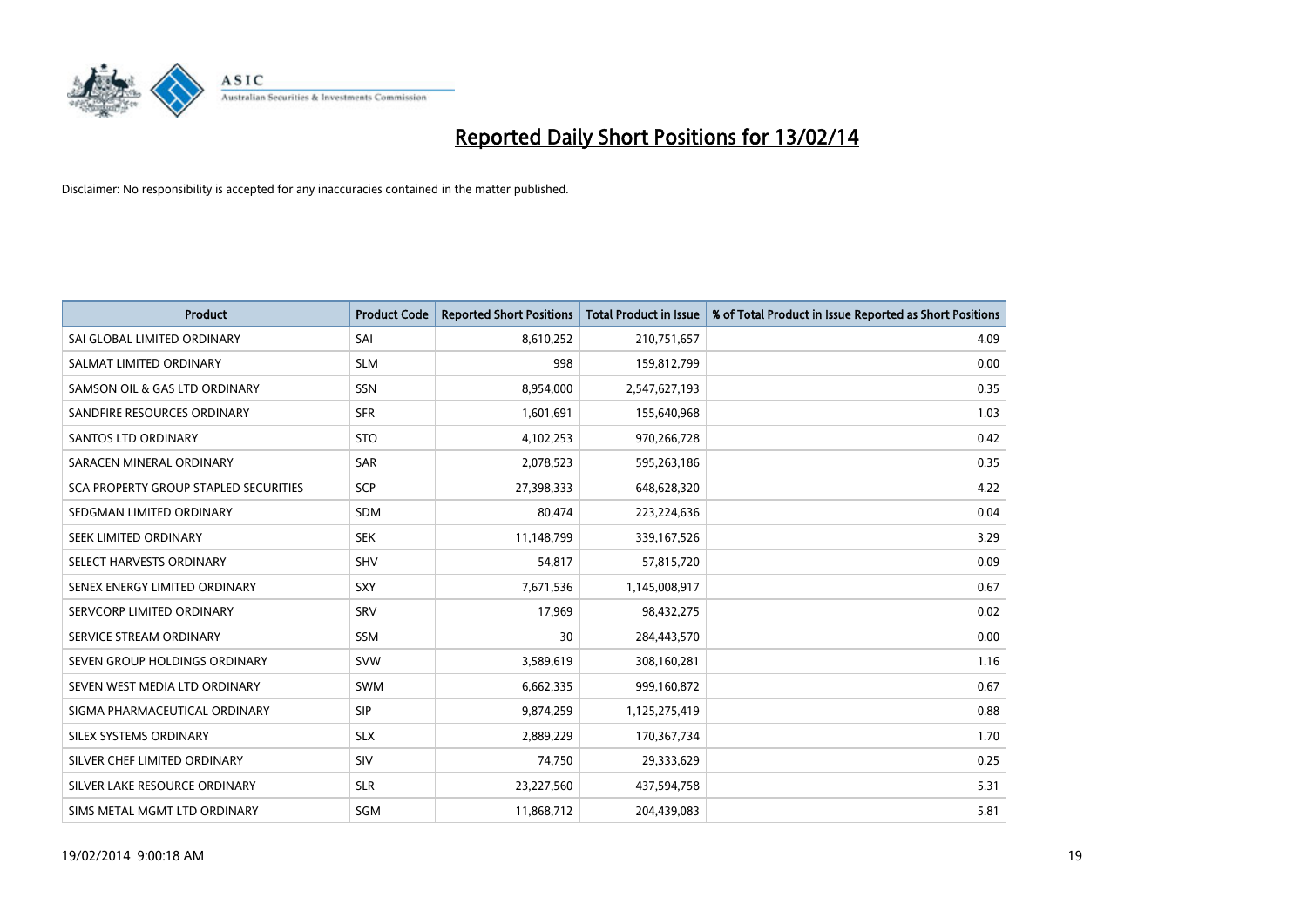

| <b>Product</b>                           | <b>Product Code</b> | <b>Reported Short Positions</b> | <b>Total Product in Issue</b> | % of Total Product in Issue Reported as Short Positions |
|------------------------------------------|---------------------|---------------------------------|-------------------------------|---------------------------------------------------------|
| SINGAPORE TELECOMM. CHESS DEPOSITARY INT | <b>SGT</b>          | 2,028,420                       | 152,192,407                   | 1.33                                                    |
| SIRIUS RESOURCES NL ORDINARY             | <b>SIR</b>          | 9,926,883                       | 261,930,167                   | 3.79                                                    |
| SIRTEX MEDICAL ORDINARY                  | <b>SRX</b>          | 85,552                          | 56,108,439                    | 0.15                                                    |
| SKILLED GROUP LTD ORDINARY               | <b>SKE</b>          | 2,283,595                       | 233,871,364                   | 0.98                                                    |
| <b>SKY NETWORK ORDINARY</b>              | <b>SKT</b>          | 105,888                         | 389,139,785                   | 0.03                                                    |
| SKYCITY ENT GRP LTD ORDINARY             | <b>SKC</b>          | 737,801                         | 580,016,676                   | 0.13                                                    |
| <b>SLATER &amp; GORDON ORDINARY</b>      | SGH                 | 298,877                         | 202,481,656                   | 0.15                                                    |
| SMS MANAGEMENT, ORDINARY                 | <b>SMX</b>          | 3,048,622                       | 70,099,763                    | 4.35                                                    |
| SONIC HEALTHCARE ORDINARY                | <b>SHL</b>          | 4,541,527                       | 400,746,556                   | 1.13                                                    |
| SOUL PATTINSON (W.H) ORDINARY            | SOL                 | 65,374                          | 239,395,320                   | 0.03                                                    |
| SOUTH BOULDER MINES ORDINARY             | <b>STB</b>          |                                 | 128,327,826                   | 0.00                                                    |
| SP AUSNET STAPLED SECURITIES             | SPN                 | 47,950,770                      | 3,386,607,080                 | 1.42                                                    |
| SPARK INFRASTRUCTURE STAPLED NOTE & UNIT | SKI                 | 48,887,879                      | 1,326,734,264                 | 3.68                                                    |
| SPDR 200 FUND ETF UNITS                  | <b>STW</b>          | 30,577                          | 45,626,368                    | 0.07                                                    |
| SPDR 200 RESOURCES ETF UNITS             | <b>OZR</b>          | 65,000                          | 1,601,962                     | 4.06                                                    |
| SPDR SMALL ORDS ETF UNITS                | SSO                 | 178,018                         | 801,304                       | 22.22                                                   |
| SPECIALTY FASHION ORDINARY               | <b>SFH</b>          | 49,996                          | 192,236,121                   | 0.03                                                    |
| ST BARBARA LIMITED ORDINARY              | <b>SBM</b>          | 15,517,538                      | 488,074,077                   | 3.18                                                    |
| STARPHARMA HOLDINGS ORDINARY             | SPL                 | 14,317,804                      | 284,654,680                   | 5.03                                                    |
| STEADFAST GROUP LTD ORDINARY             | <b>SDF</b>          | 1,418,540                       | 500,971,408                   | 0.28                                                    |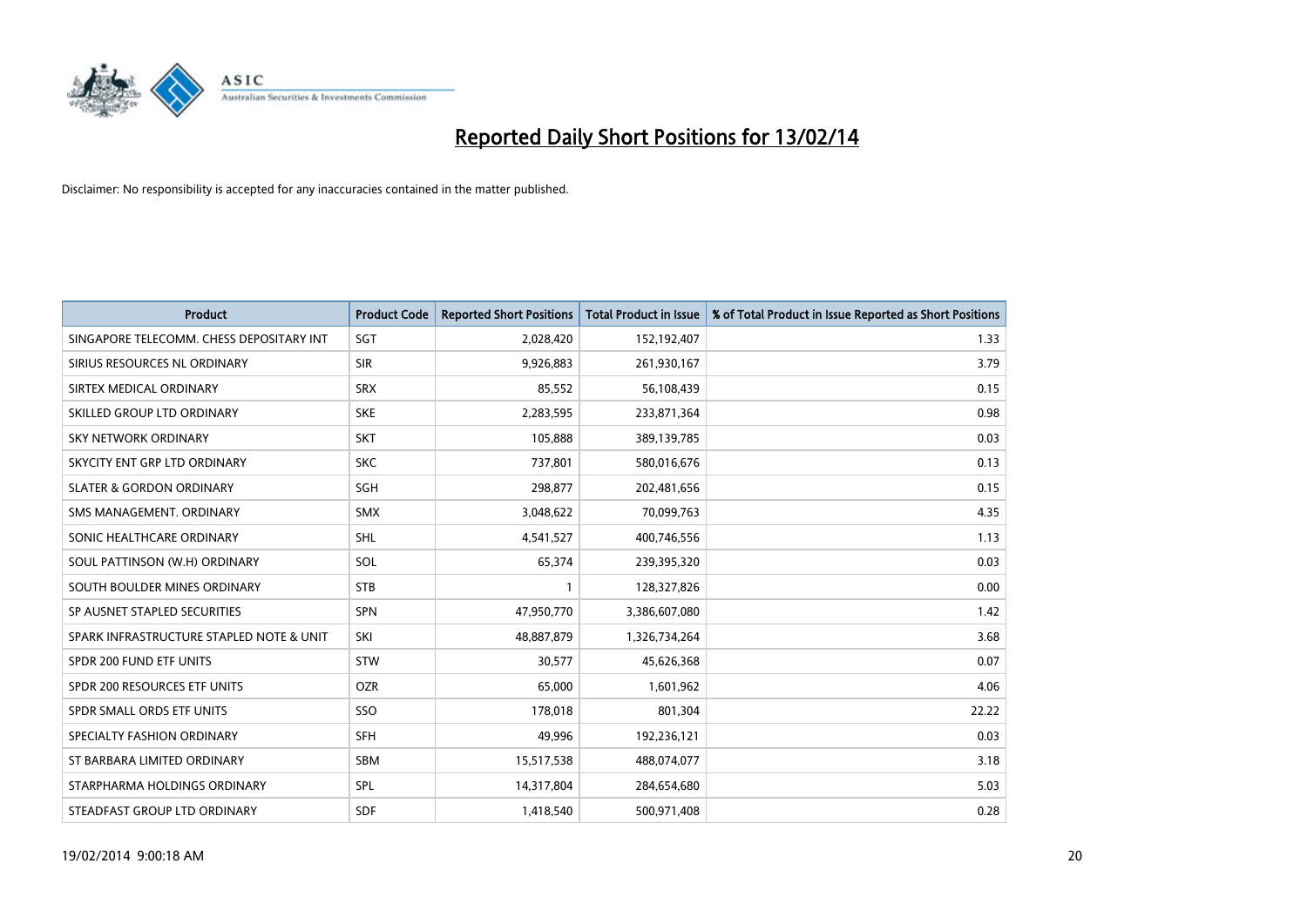

| <b>Product</b>                   | <b>Product Code</b> | <b>Reported Short Positions</b> | <b>Total Product in Issue</b> | % of Total Product in Issue Reported as Short Positions |
|----------------------------------|---------------------|---------------------------------|-------------------------------|---------------------------------------------------------|
| STHN CROSS MEDIA ORDINARY        | <b>SXL</b>          | 3,817,589                       | 705,099,800                   | 0.54                                                    |
| STOCKLAND UNITS/ORD STAPLED      | SGP                 | 12,975,375                      | 2,305,750,747                 | 0.56                                                    |
| STRAITS RES LTD. ORDINARY        | SRO                 | 56,522                          | 1,217,730,293                 | 0.00                                                    |
| STRIKE ENERGY LTD ORDINARY       | <b>STX</b>          | 5,000                           | 706,519,664                   | 0.00                                                    |
| STW COMMUNICATIONS ORDINARY      | SGN                 | 769,815                         | 403,828,512                   | 0.19                                                    |
| SUNCORP GROUP LTD ORDINARY       | <b>SUN</b>          | 3,091,189                       | 1,286,600,980                 | 0.24                                                    |
| SUNDANCE ENERGY ORDINARY         | <b>SEA</b>          | 487,437                         | 463,173,668                   | 0.11                                                    |
| SUNDANCE RESOURCES ORDINARY      | SDL                 | 51,282,875                      | 3,079,369,367                 | 1.67                                                    |
| SUNLAND GROUP LTD ORDINARY       | <b>SDG</b>          | 18,448                          | 181,710,087                   | 0.01                                                    |
| SUPER RET REP LTD ORDINARY       | <b>SUL</b>          | 3,579,340                       | 196,731,620                   | 1.82                                                    |
| SYD AIRPORT STAPLED US PROHIBIT. | <b>SYD</b>          | 24,613,455                      | 2,194,322,759                 | 1.12                                                    |
| SYRAH RESOURCES ORDINARY         | <b>SYR</b>          | 4,640,364                       | 162,385,614                   | 2.86                                                    |
| TABCORP HOLDINGS LTD ORDINARY    | <b>TAH</b>          | 19,645,959                      | 754,274,706                   | 2.60                                                    |
| TANAMI GOLD NL ORDINARY          | <b>TAM</b>          | 100,000                         | 1,175,097,046                 | 0.01                                                    |
| TAP OIL LIMITED ORDINARY         | <b>TAP</b>          | 166,930                         | 242,237,221                   | 0.07                                                    |
| TASSAL GROUP LIMITED ORDINARY    | <b>TGR</b>          | 32,861                          | 146,507,029                   | 0.02                                                    |
| TATTS GROUP LTD ORDINARY         | <b>TTS</b>          | 6,882,280                       | 1,417,117,821                 | 0.49                                                    |
| <b>TECHNOLOGY ONE ORDINARY</b>   | <b>TNE</b>          | 5,055                           | 307,751,455                   | 0.00                                                    |
| TELECOM CORPORATION ORDINARY     | <b>TEL</b>          | 10,808,544                      | 1,824,150,788                 | 0.59                                                    |
| TELSTRA CORPORATION, ORDINARY    | <b>TLS</b>          | 42,995,868                      | 12,443,074,357                | 0.35                                                    |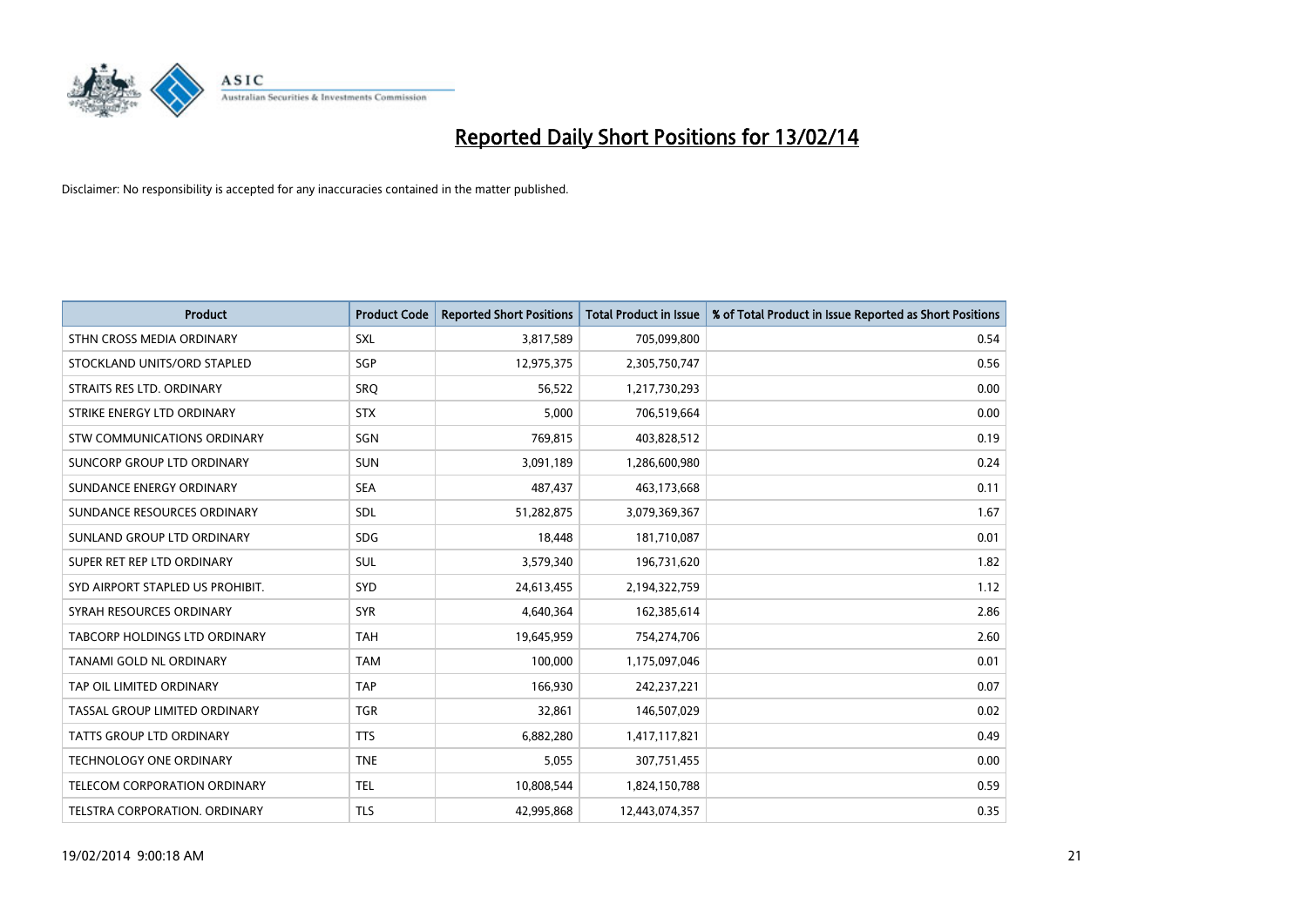

| <b>Product</b>                        | <b>Product Code</b> | <b>Reported Short Positions</b> | <b>Total Product in Issue</b> | % of Total Product in Issue Reported as Short Positions |
|---------------------------------------|---------------------|---------------------------------|-------------------------------|---------------------------------------------------------|
| TEN NETWORK HOLDINGS ORDINARY         | <b>TEN</b>          | 139,582,120                     | 2,629,185,201                 | 5.31                                                    |
| TERANGA GOLD CORP CDI 1:1             | <b>TGZ</b>          | 80,482                          | 109,048,271                   | 0.07                                                    |
| THE REJECT SHOP ORDINARY              | <b>TRS</b>          | 1,718,995                       | 28,826,248                    | 5.96                                                    |
| THORN GROUP LIMITED ORDINARY          | <b>TGA</b>          | 297,100                         | 149,494,813                   | 0.20                                                    |
| <b>TIGER RESOURCES ORDINARY</b>       | <b>TGS</b>          | 1,037,015                       | 803,311,695                   | 0.13                                                    |
| TITAN ENERGY SERVICE ORDINARY         | <b>TTN</b>          | 50,321                          | 48,866,894                    | 0.10                                                    |
| TOLL HOLDINGS LTD ORDINARY            | <b>TOL</b>          | 28,451,991                      | 717,133,875                   | 3.97                                                    |
| TOX FREE SOLUTIONS ORDINARY           | <b>TOX</b>          | 1,915,355                       | 133,242,359                   | 1.44                                                    |
| TPG TELECOM LIMITED ORDINARY          | <b>TPM</b>          | 1,022,711                       | 793,808,141                   | 0.13                                                    |
| <b>TRADE ME GROUP ORDINARY</b>        | <b>TME</b>          | 489,188                         | 396,548,005                   | 0.12                                                    |
| TRANSFIELD SERVICES ORDINARY          | <b>TSE</b>          | 31,040,566                      | 512,457,716                   | 6.06                                                    |
| TRANSPACIFIC INDUST. ORDINARY         | <b>TPI</b>          | 21,366,825                      | 1,578,786,704                 | 1.35                                                    |
| TRANSURBAN GROUP TRIPLE STAPLED SEC.  | <b>TCL</b>          | 4,041,010                       | 1,486,013,648                 | 0.27                                                    |
| <b>TREASURY GROUP ORDINARY</b>        | <b>TRG</b>          | 18,019                          | 23,070,755                    | 0.08                                                    |
| TREASURY WINE ESTATE ORDINARY         | <b>TWE</b>          | 27,449,883                      | 647,227,144                   | 4.24                                                    |
| TROY RESOURCES LTD ORDINARY           | <b>TRY</b>          | 835,197                         | 168,486,562                   | 0.50                                                    |
| TWENTY-FIRST FOX INC A NON-VOTING CDI | <b>FOXLV</b>        | 388,768                         | 10,664,208                    | 3.65                                                    |
| TWENTY-FIRST FOX INC B VOTING CDI     | <b>FOX</b>          | 1,860,426                       | 188,594,825                   | 0.99                                                    |
| UGL LIMITED ORDINARY                  | <b>UGL</b>          | 21,986,771                      | 166,511,240                   | 13.20                                                   |
| UNILIFE CORPORATION CDI 6:1           | <b>UNS</b>          | 455                             | 266,388,654                   | 0.00                                                    |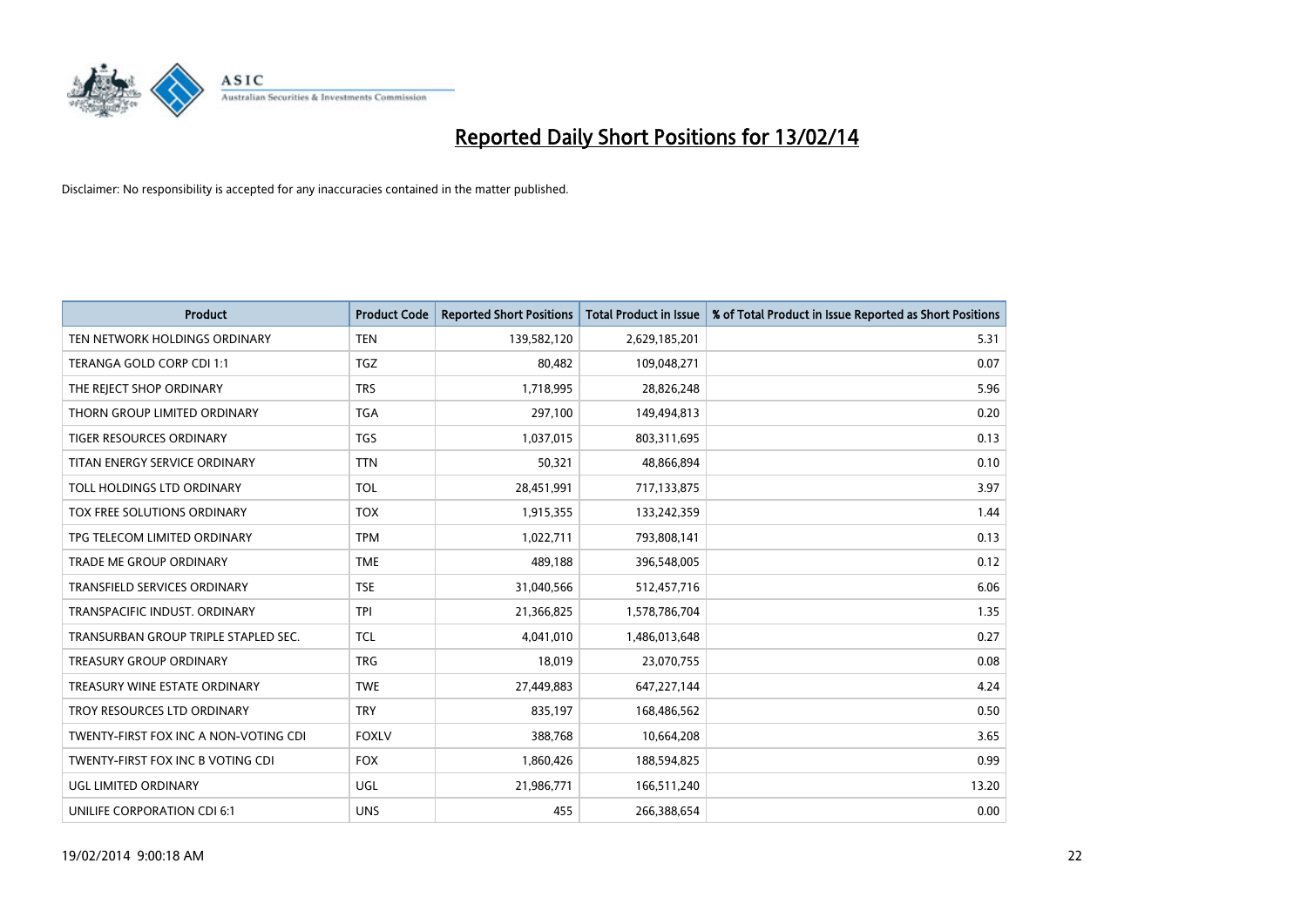

| <b>Product</b>                       | <b>Product Code</b> | <b>Reported Short Positions</b> | <b>Total Product in Issue</b> | % of Total Product in Issue Reported as Short Positions |
|--------------------------------------|---------------------|---------------------------------|-------------------------------|---------------------------------------------------------|
| <b>UXC LIMITED ORDINARY</b>          | <b>UXC</b>          | 906,633                         | 320,551,687                   | 0.28                                                    |
| <b>VEDA GROUP LTD ORDINARY</b>       | <b>VED</b>          | 2,549,425                       | 842,055,406                   | 0.30                                                    |
| <b>VILLAGE ROADSHOW LTD ORDINARY</b> | <b>VRL</b>          | 800,476                         | 159,493,510                   | 0.50                                                    |
| <b>VIRGIN AUS HLDG LTD ORDINARY</b>  | <b>VAH</b>          | 71,797,327                      | 3,514,807,839                 | 2.04                                                    |
| <b>VIRTUS HEALTH LTD ORDINARY</b>    | <b>VRT</b>          | 2,056,808                       | 79,536,601                    | 2.59                                                    |
| <b>VISION EYE INSTITUTE ORDINARY</b> | <b>VEI</b>          | 767,524                         | 160,759,740                   | 0.48                                                    |
| <b>VOCATION LTD ORDINARY</b>         | <b>VET</b>          | 8,877,834                       | 200,000,000                   | 4.44                                                    |
| <b>WATPAC LIMITED ORDINARY</b>       | <b>WTP</b>          | 2,843                           | 184,332,526                   | 0.00                                                    |
| <b>WEBJET LIMITED ORDINARY</b>       | <b>WEB</b>          | 2,819,562                       | 79,397,959                    | 3.55                                                    |
| <b>WESFARMERS LIMITED ORDINARY</b>   | <b>WES</b>          | 4,929,695                       | 1,143,274,951                 | 0.43                                                    |
| WESTERN AREAS LTD ORDINARY           | <b>WSA</b>          | 26,559,649                      | 196,862,806                   | 13.49                                                   |
| WESTERN DESERT RES. ORDINARY         | <b>WDR</b>          | 3,381,373                       | 500,040,257                   | 0.68                                                    |
| WESTFIELD GROUP ORD/UNIT STAPLED SEC | <b>WDC</b>          | 5,937,181                       | 2,113,501,814                 | 0.28                                                    |
| WESTFIELD RETAIL TST UNIT STAPLED    | <b>WRT</b>          | 18,451,468                      | 2,979,214,029                 | 0.62                                                    |
| <b>WESTPAC BANKING CORP ORDINARY</b> | <b>WBC</b>          | 24,301,928                      | 3,109,048,309                 | 0.78                                                    |
| WHITE ENERGY COMPANY ORDINARY        | <b>WEC</b>          | 1,659,812                       | 322,974,494                   | 0.51                                                    |
| <b>WHITEHAVEN COAL ORDINARY</b>      | <b>WHC</b>          | 62,486,963                      | 1,025,692,710                 | 6.09                                                    |
| WINDIMURRA VANADIUM ORDINARY         | <b>WVL</b>          | 20,461                          | 19,284,366                    | 0.11                                                    |
| WOODSIDE PETROLEUM ORDINARY          | <b>WPL</b>          | 4,924,903                       | 823,910,657                   | 0.60                                                    |
| WOOLWORTHS LIMITED ORDINARY          | <b>WOW</b>          | 7,557,270                       | 1,254,625,992                 | 0.60                                                    |